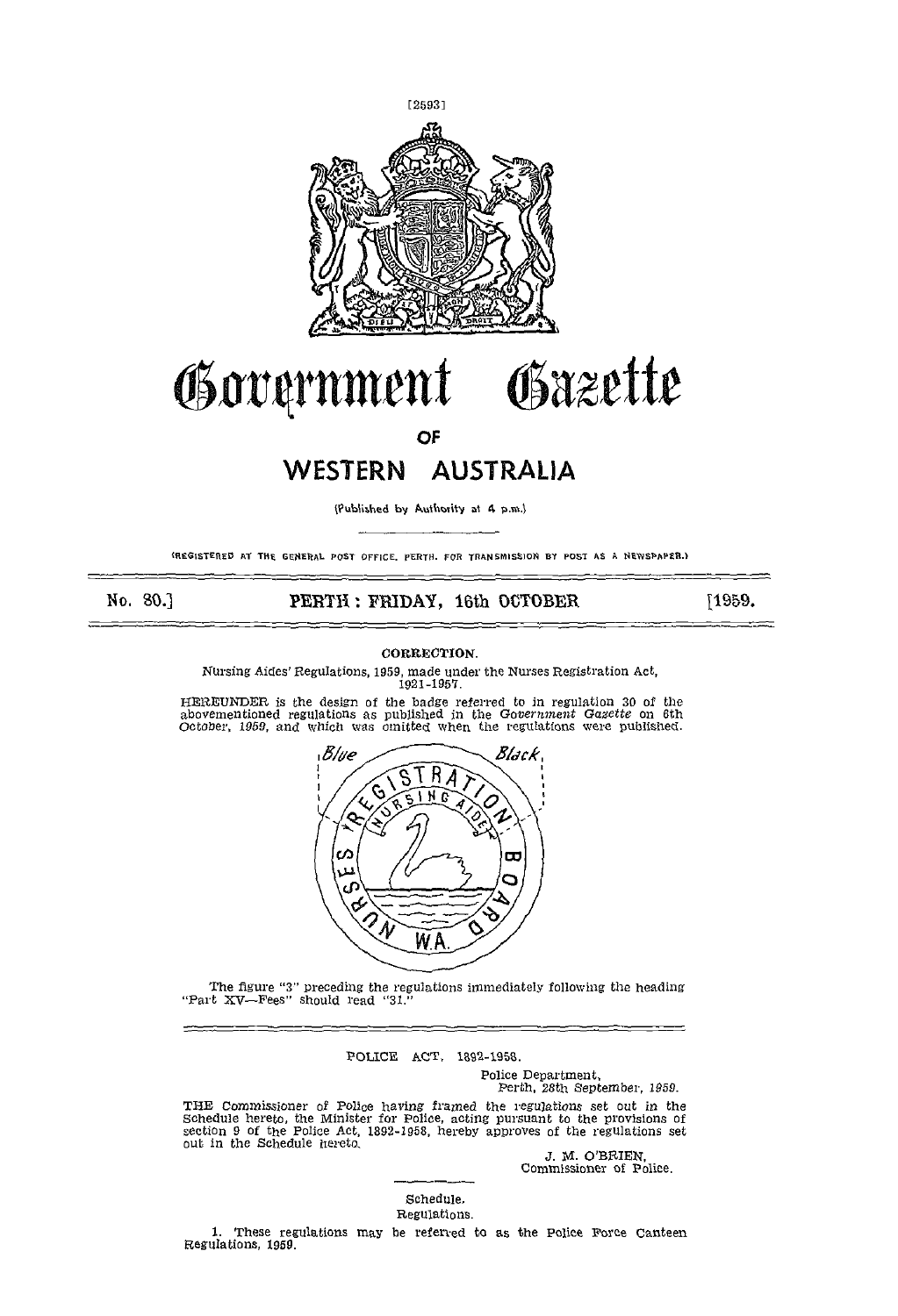2. In these regulations unless the context otherwise requires—<br>"Canteen" means the Police Force Canteen established pursuant to these regulations;

'Commissioner" means the Commissioner of Police or his authorised agent;

"Fund" means the Canteen Fund;

"liquor" means any spirits, wine, beer or other fermented, distilled or spirituous beverage and includes ale, porter, stout, cider and perry but does not include any beverage which does not contain more than two per centum of proof spirit; and

"Manager" means the person or body appointed by the Commissioner to manage the affairs of the Canteen.

The Canteen shall be established on premises approved by the Com- missioner.

There shall be a fund called the Canteen Fund which shall comprise the money from time to time held on behalf of the Canteen.

The Commissioner shall appoint the Manager on such terms and con- ditions as he shall think fit.

- 6, The Manager has the following powers
	- to manage the affairs of the Canteen generally including the em- ployment and dismissal of staff; and
	- (b) to control the Fund; and
	- to appoint a person or persons to control the activities of the persons on the premises of the Canteen to ensure accordance with these regulations.

7. The Manager is solely liable for the payment of all debts incurred with the authority and on behalf of the Canteen and is bound by these regulations.

- 3. The Manager shall cause to be kept true and regular accounts-<br>(a) of money received into Fund; and
	-
	- (b) of money expended from the Fund; and
	- of the assets and liabilities of the Canteen.

9. The Manager shall cause the accounts to be balanced on the 31st day of March in each year.

10. The accounts shall be audited annually and a copy of the auditor's report shall be furnished to the Commissioner.

11. The profits of the Canteen shall be used for the purposes of the Western Australian Police Social Club (Inc.).

12. Liquor shall not be disposed of by the Canteen except by sale for cash.

- 13. Liquor sold by the Canteen shall be sold only to the following persons members of the police Force of Western Australia; and
	- members or officials of other Police Forces; and
	- (c) such visitors or class of visitors as may be approved by the Com-<br>missioner from time to time:<br> $\text{But--}$ 
		- a person under the age of 21 years shall not obtain or attempt to obtain or be supplied with liquor; and
		- a member of a Police Force shall not obtain or attempt to obtain or be supplied with liquor whilst on duty; and
		- a person affected by liquor shall not be sold liquor; and
		- a person who has been barred from the Canteen by order of the Commissioner shall not be supplied with liquor or any other commodity.
- 14. Liquor sold by the Canteen shall not— $(a)$  be sold or delivered in kegs; or
	-
	- be sold or delivered on Sundays; or
	- be sold or delivered other than during the hours during which the Canteen is open.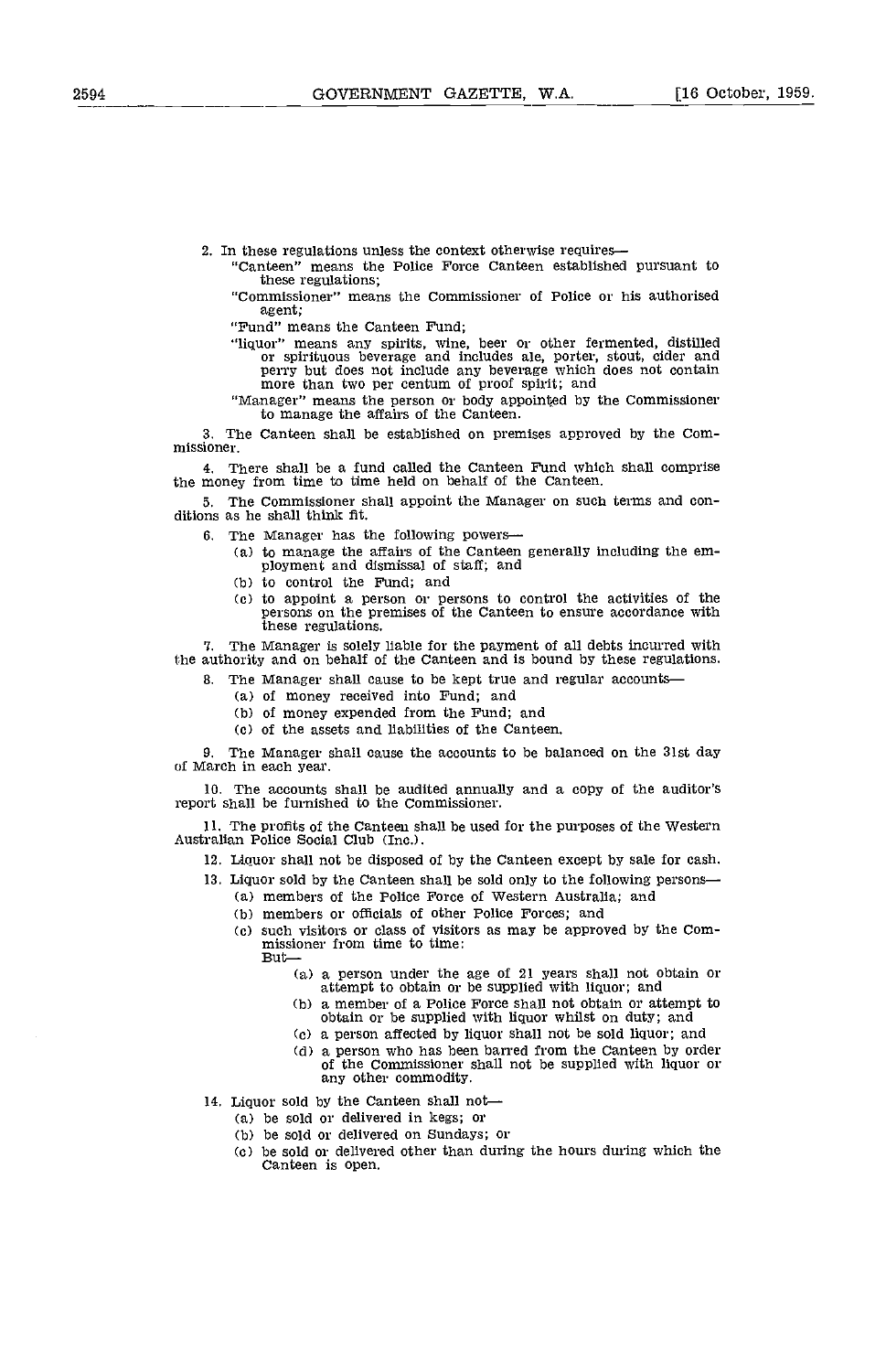15. The Canteen may be open between the hours of 10 am. and 12 midnight but not otherwise and a person shall not enter or remain upon the Canteen premises at a time when the Canteen is closed except with lawful excuse.

16. The following persons shall not enter or remain upon the Canteen premises

(a) persons affected by liquor; and

(b) persons under age of 21 years; and

Cc) persons who have been barred from the Canteen by order of the Commissioner.

17. (1) Where the Commissioner for any reason decides that a person should be barred from the Canteen he shall notify that person of his decision in writing stating that that person shall not enter upon the premises of th

(2) Notification of the Commissioner's decision shall be given to the Manager without delay and the Manager shall forthwith notify all persons appointed under paragraph Cc) of regulation 6 of these regulations.

18. Persons on the premises of the Canteen shall not

- (a) use any obscene, insulting or objectionable language; or  $(b)$  game or bet; or
	-

behave in a disorderly, noisy or objectionable manner.

19. Every person on the premises of the Canteen Is bound by these regulations.

20. (1) A person appointed under paragraph (c) of regulation 6 of these regulations is personally liable for breaches of these regulations occurring while he is in charge and control of the Canteen unless he takes reasonable measures to prevent or end the breach.

(2) The liability imposed by subregulation (1) of this regulation does not remove any liability imposed by these regulations upon the Manager.

21. Any person who commits a breach of these regulations has no right to remain on the Canteen premises and shall be asked to leave those premises to remain on the Canteen premises and shall be asked to leave those premises by the Manager or a person appointed under paragraph Cc) of regulation 6 of these regulations and if that person, on being asked, fails or refuses to leave, the Manager or person so requesting him may have him removed from the premises.

22. A breach of these regulations by a member of a Police Force renders him liable to be dealt with in accordance with section twenty-three, twenty-four or twenty-five of the Police Act, 1892-1958.

# TRAFFIC ACT, 1919-1958.

Office of the Commissioner of Police, Perth, 6th October, 1959.

HIS Excellency the Governor in Executive Council, acting pursuant to the powers conferred by the Traffic Act, 1919-1958, has been pleased to make the regulations set out in the Schedule hereunder.

> J. M. O'BRIEN, Commissioner of Police.

### Schedule. Regulations.

In these regulations the Blood Alcohol Test Regulations, 1958, published in the Government Gazette on the 12th September, 1958, as amended by the regulations amending the same published in the Gazette on the 26th May, 1959, are referred to as the principal regulations.

2. Regulation 4 of the principal regulations is amended—

- by deleting the word, "an" in line six of paragraph (g) of subregulation (1); and
	- by deleting the word, "completed" in line four of subregulation  $(b)$ (2).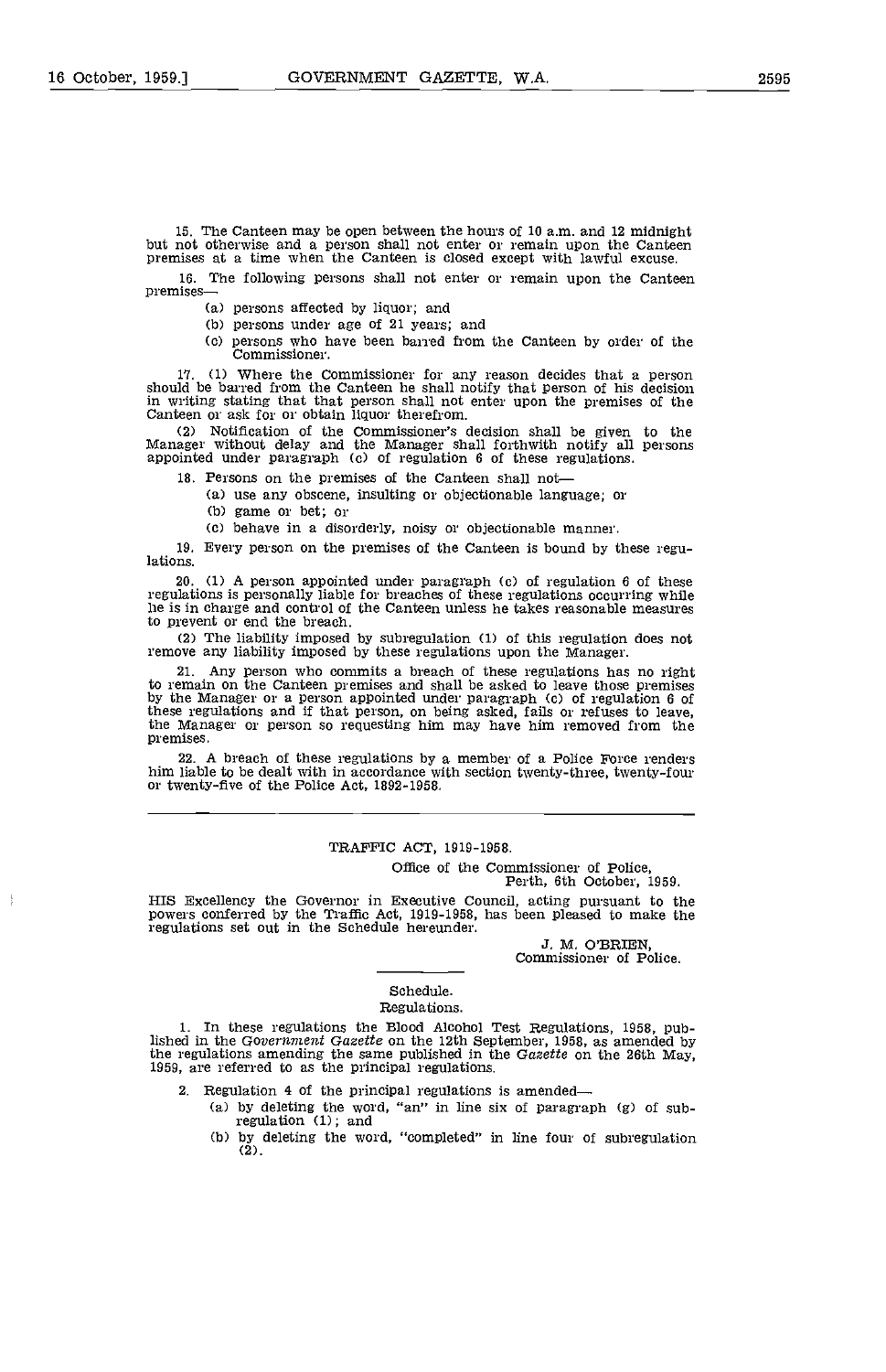- 3. Regulation 5 of the principal regulations is amended
	- by deleting the heading thereto;
	- by substituting for the word, "where" in line one the word, "After";
	- by deleting the passage, "Part 2 of" in line four; and
	- by inserting after the word, "particulars" in line five the passage, "In Part 2 of the form".

4. Regulation 9 of the principal regulations is amended by inserting after the word "analyst" in line one the words "at the Government Chemical Laboratories",

- 5. Regulation 10 of the principal regulations is amended
	- by inserting after the word "analysis" in subregulation (2) the words, "by an analyst at the Government Chemical Laboratories";
	- by inserting after the word, "blood" in line one of subregulation (4) the words, "at the time of the alleged offence"; and
	- by substituting for the passage, "is, or exceeds" in line two of subregulation (5) the passage, "was, or exceeded".

6. Regulation 11 of the principal regulations is amended by substituting for the word, "analysis" in line three the words, "determination of the amount".

1. Form D in the Schedule to the principal regulations is amended by substituting for the word, "analysis" in the last line the words, "determinalion of the amount",

# TRAFFIC ACT, 1919-1958.

Office of the Commissioner of Police, Perth, 6th October, 1959.

HIS Excellency the Governor in Executive Council, acting pursuant to the powers conferred by the Traffic Act, 1919-1958, has been pleased to make the regulations set out in the Schedule hereunder.

J. M. O'BRIEN, Commissioner of Police.

## Schedule.

## Regulations.

Principal Regs.

1. In these regulations the Traffic Regulations, 1954, published in the Government Gazette on the 15th December, 1954, as amended by the regulations amending the same published in the Gazette on the 9th February, 1955; 1st April, 1955; 11th May, 1955; 17th June, 1955; 9th August, 1955; 30th September, 1955; 30th December, 1955; 24th April, 1956; 23rd October, 1956; 16th November, 1956; 23rd November, 1956; 23rd No July, 1958; 1st August, 1958; 12th September, 1958; 10th October, 1958; 24th November, 1958; 3rd March 1959; 9th April, 1959; 15th May, 1959; 26th May, 1959; 12th June 1959; 23rd June, 1959, and the 30th June, 1959 are referred to as the principal regulations.

Reg. 126 amended.

2, Subregulation (3) of regulation 126 of the principal regulations is revoked.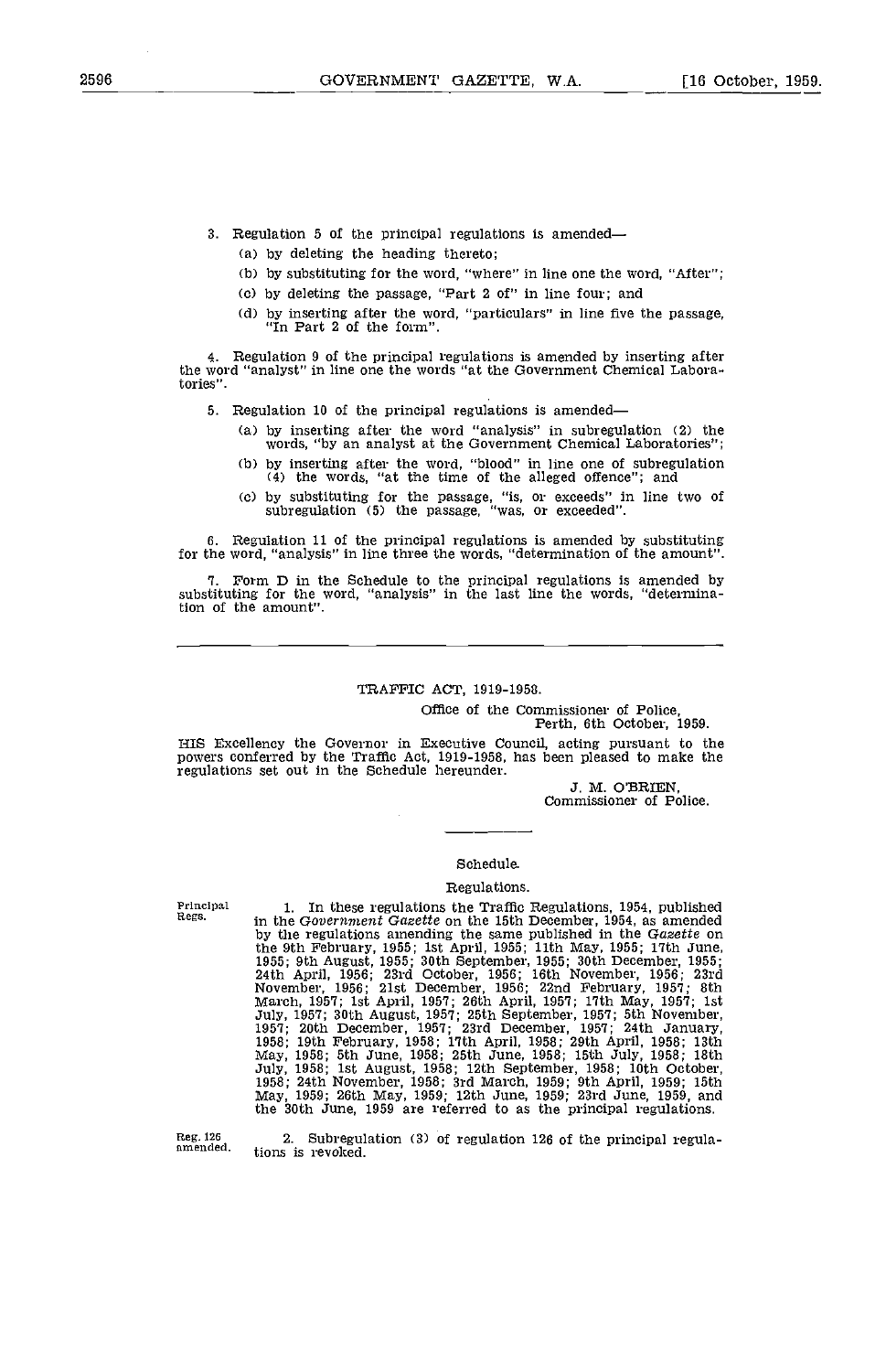### TRAFFIC ACT, 1919-1958.

Office of the Commissioner of Police, Perth, 6th October, 1959.

HIS Excellency the Governor in Executive Council, acting pursuant to the powers conferred by the Traffic Act, 1919-1958, has been pleased to make the regulations set out in the Schedule hereunder.

J. M. O'BRIEN, Commissioner of Police.

# Schedule.

#### Regulations.

Principal<br>Regs.

In these regulations the Traffic Regulations, 1954, published in the Government Gazette on the 15th December, 1954, as amended by the regulations amending the same published in the Gazette on by the regulations amending the same published in the Gazette on<br>the 9th February, 1955; 1st April, 1955; 11th May, 1955; 17th June,<br>1955; 9th August, 1955; 30th September, 1955; 30th December, 1956;<br>24th April, 1956; 23r July, 1958; 1st August, 1958; 12th September, 1958; 10th October, 1958; 24th November, 1958; 3rd March 1959; 9th April, 1959; 15th May, 1959; 26th May, 1959; 12th June 1959; 23rd June, 1959, and the 30th June, 1959 are referred to as the principal regulations.

- 2. Regulation 238 of the principal regulations is amended
	- by adding before the word, "longitudinal", in line two of paragraph (a) of subregulation (2) the passage, "single, broken";
	- by substituting for the passage, "marks, lines or other indications" in line two of paragraph (a) of subregula-tion (3) the passage, "single, broken lines";
	- by adding before the word, "double" in line two of sub- regulation (4) the word, "continuous";
	- by substituting for the passage, "two lines one of which<br>is continuous, and the other broken or dotted" in sub-<br>regulation (4) the passage, "a combination of two<br>parallel longitudinal lines the left-hand one of which is continuous";
	- by adding after the word, "single" in line three of sub- regulation (5) the word, "broken";
	- (f) by adding after the word, "divided" in line two of sub-<br>regulation (6) the passage, "by single, broken lines";<br>and
	- (g) by adding after subregulation (6) a subregulation as follows

(7) where on the approach side to traffic control light signals a road or section of a road which is set apart for only one direction of travel, is divided by continuous single lines into two or more traffic lanes, a driver of a vehicle entering one of those lanes shall not drive the vehicle across any of those lines for the purpose of changing lanes.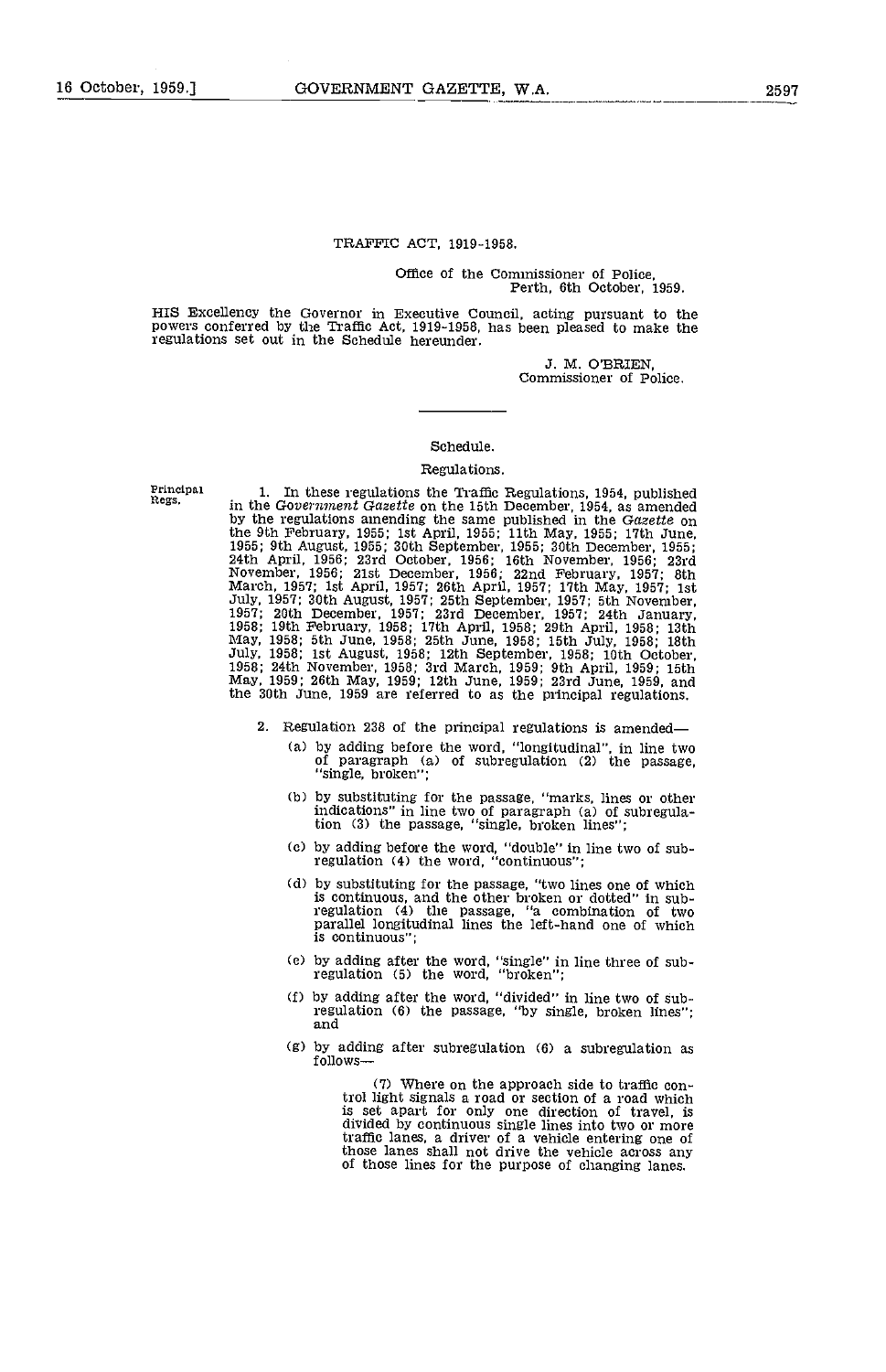# PREVENTION OP CRUELTY TO ANIMALS ACT, 1920-1958 Office of the Commissioner of Police, Perth, 6th October, 1959.

#### Ex. Co. No. 1716.

HIS Excellency the Governor in Executive Council, acting pursuant to the provisions of the Prevention of Cruelty to Animals Act, 1920-1958, has been pleased to make the regulations set out in the Schedule hereunder.

J. M. O'BRIEN, Commissioner of Police.

# Schedule.

# Regulations.

# Citation of Regulations.

1. These regulations may be cited as the Prevention of Cruelty<br>to Animals Act—Control of Vivisection and Experiments Regulations, 1959.

## Interpretations.

2. In these regulations unless the context requires otherwise-"Act" means the Prevention of Cruelty to Animals Act, 1920, as amended from time to time;

"animal" means any domestic or captive animal;

"authorised person" means a person authorised by the Governor under regulation 4 of these regulations to perform vivisection and other experiments;

"captive animal" has the same meaning as the interpretation of that expression in section 3 of the Act;

"domestic animal" has the same meaning as the inter- pretation of that expression in section 3 of the Act.

# Application of Regulations.

3. These regulations apply to any vivisection or other experiments, or operation performed on an animal except that vivisection, or those other experiments, or operations exempted from the provisions of the Act by paragra

Application for Authority to Perform Vivisection and Experiments.

(1) A person who desires to perform vivisection, or other experiments, or operations, on animals may apply to the Governor for authority to do so.

(2) The person who makes the application referred to in sub-regulation (1) of this regulation—

- (a) shall complete form  $No. 1$  in the Schedule to these regulations;
- (b) shall attach to the application two testimonials made by persons who know the applicant as to the character of the applicant; and
- shall lodge the completed application with the Com- missioner of Public Health.

(3) The Commissioner of Public Health shall deliver the appli- cation to the Governor who may grant or refuse the application.

(4) Where the application is granted by the Governor notice of the granting of the authority shall be published in the Gazette.

CS) A copy of the authority in form No. 2 in the Schedule to these regulations shall be delivered to the authorised person named on the authority and he shall affix the same in a prominent position at the premises in which operations are to be conducted.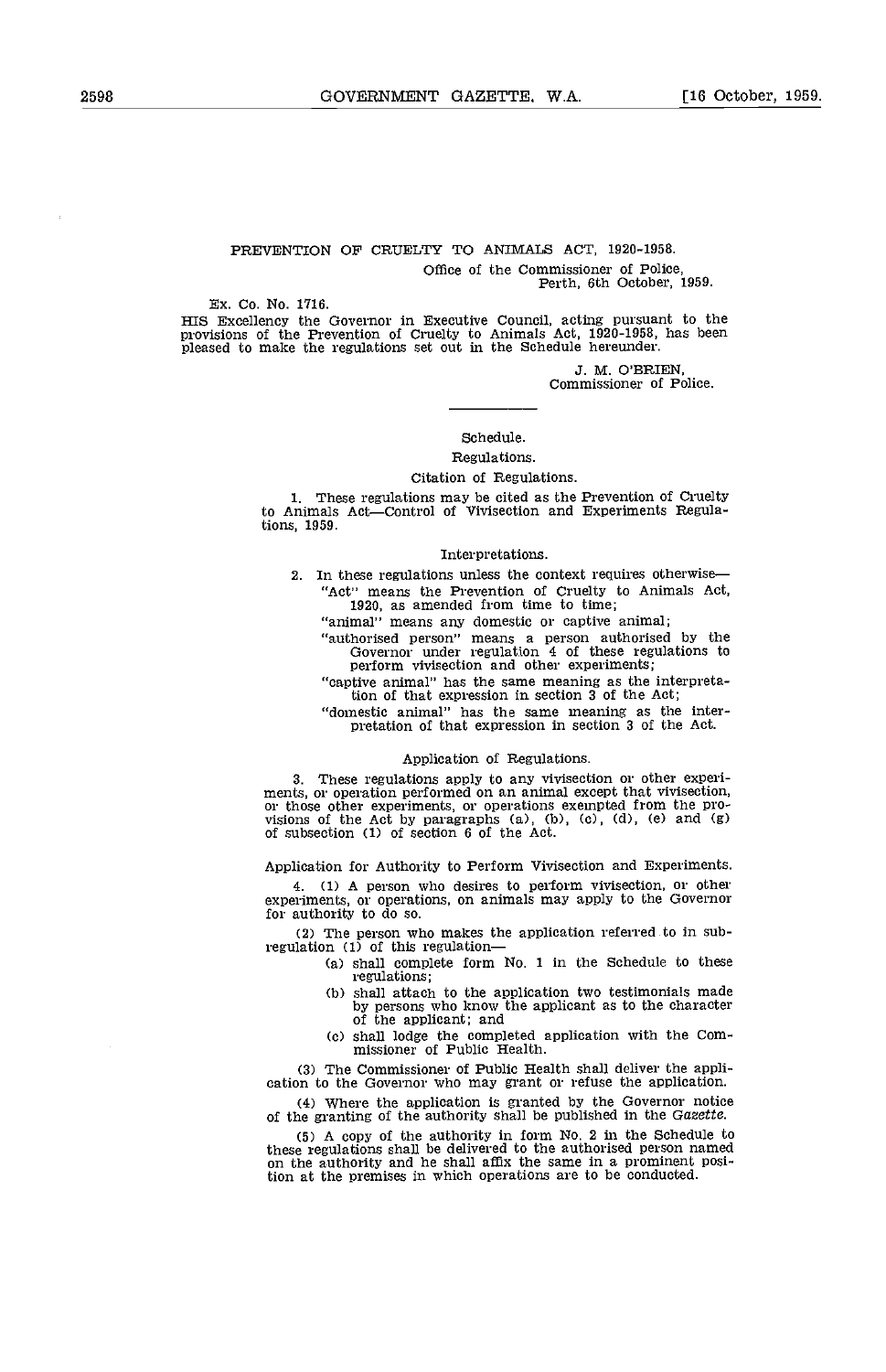#### Conditions of Authority.

5. (1) The Governor may include conditions in the authority referred to in regulation 4 of these regulations.

(2) Without limiting the generality of subregulation (1) of this regulation the Governor may direct by the conditions in the authority

- the premises at which the authorised persons may con- duct operations on animals; where an authorised person conducts an operation on
- an animal, the persons or class of persons who may be present at the operation;
- the measures to be observed by the authorised person with regard to the premises at which operations are conducted on animals to ensure that no unauthorised person may see an animal which is, or has been, the subject of vivisection or other experiments, or operation; and
- that the authorised persons comply with the provisions of regulation S of these regulations.

Variation of Conditions or Withdrawal of Authority.

6. The Governor may by notice published in the Gazette vary the conditions of an authority or withdraw the authority.

#### Regulation of Operations.

1. (1) No person shall conduct an operation to which these regulations apply unless he is an authorised person.

(2) An authorised person who performs an operation shall observe the following conditions which apply to that operation and to the animal the subject of the operation

the animal subject to the operation shall, during the whole time thereof, be so under the influence of some anaesthetic as to be insensible to pain; when the animal has in the course of the operation

- been so injured that its recovery would involve serious suffering, it shall be destroyed while still insensible; and
- an animal which has suffered one operation shall not be subjected to another.

Particulars to be Kept and Supplied by Authorised Person.

Where an authorised person conducts an operation on an animal that person

- shall keep a full and complete record in writing of the particulars of the animal and the nature and result of
- the operation;<br>shall permit the Commissioner of Public Health, or<br>any person authorised by him in writing, to have access to and take extracts from the record referred to in paragraph (a) of this regulation; and
- shall supply in writing a true copy of any particulars contained in the record to the Commissioner of Public Health whenever he is requested by him to do so.

# Schedule.

Western Australia.

Prevention of Cruelty to Animals Act, 1920.

Form No. 1.

# APPLICATION FOR AUThORITY TO PERFORM OPERATIONS AND EXPERIMENTS ON ANIMALS.

Name Address

Cf. Act No. 21 of 1920  $5.6(2)$ .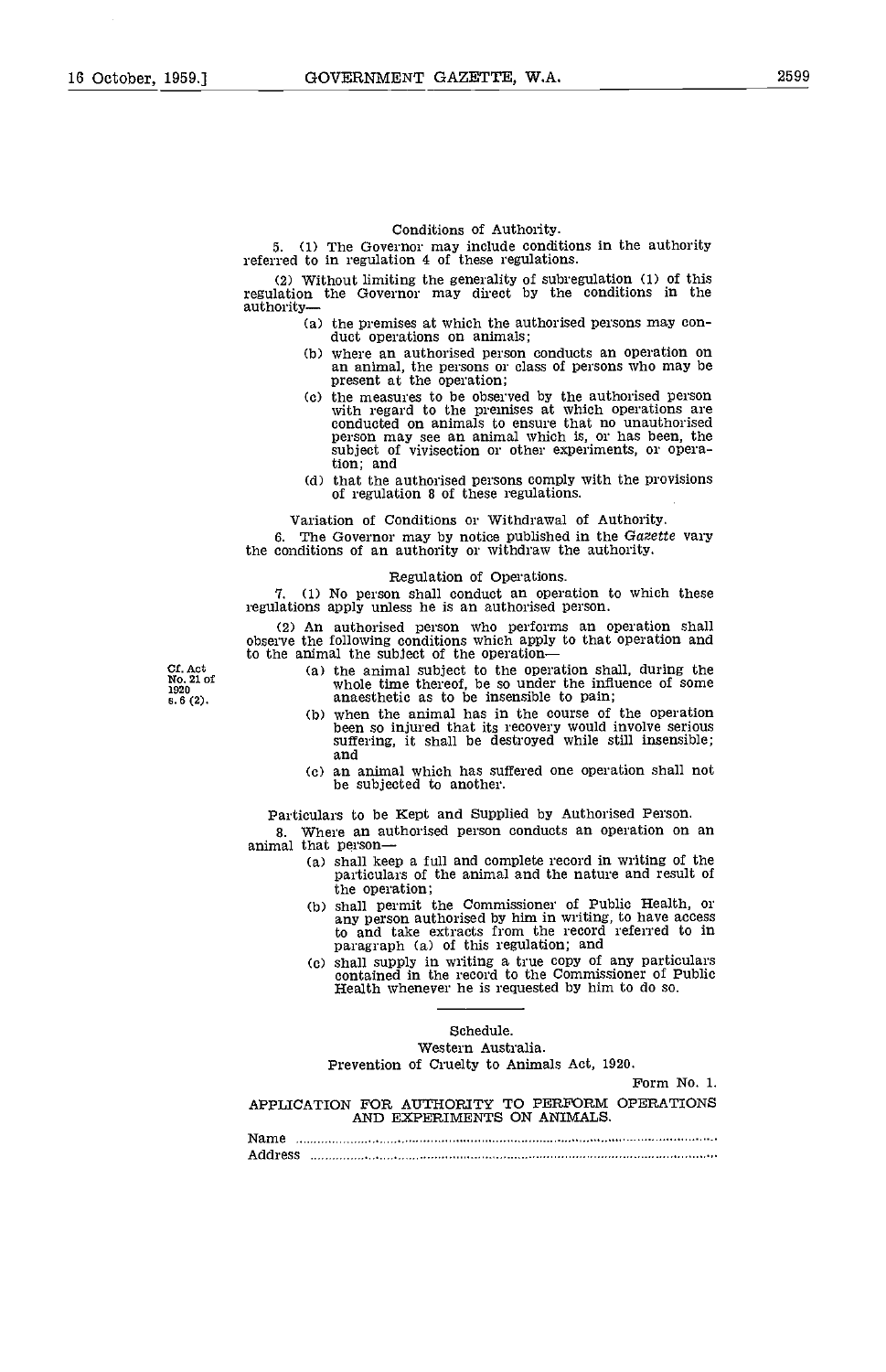| Proposed means to be adopted to prevent pain to animals |
|---------------------------------------------------------|
|                                                         |
|                                                         |
|                                                         |
|                                                         |

Signature of Applicant.

Date

# Western Australia. Prevention of Cruelty to Animals Act, 1920.

Form No. 2.

### AUTHORITY TO PERFORM OPERATIONS OR EXPERIMENTS ON ANIMALS.

His Excellency the Governor, with the advice and consent of Executive Council, has granted authority to of to perform operations and/or experiments on animals subject to the conditions endorsed on the reverse side of this Authority. Issued at Perth this day of 19.........

Commissioner of Public Health.

# MUNICIPAL CORPORATIONS ACT, 1906.

TOWN PLANNING AND DEVELOPMENT ACT, 1928.

Municipality of Claremont.

Zoning By-laws.

L.G. 443/55.

THE Council of the Municipality of Claremont, under and by virtue of the<br>powers conferred on it in that behalf by the Municipal Corporations Act, 1906,<br>the Town Planning and Development Act, 1928, and all other powers enab it, do hereby amend the Zoning By-laws, published in the Government Gareette of the 8th February, 1957, at pages 205-217, both inclusive, and amended by notice in the Government Gazette of the 19th February, 1958, pages 315 and 316, and of the 24th November, 1958, pages 3105-3106, as follows:—

#### First Schedule.

After the first paragraph of the section "Residential Zone—East Ward", following the words "along the railway line to the starting point", insert the words "excluding lot 40, location 621, Vaucluse Street, and lot 55, location 621, Reserve Street,"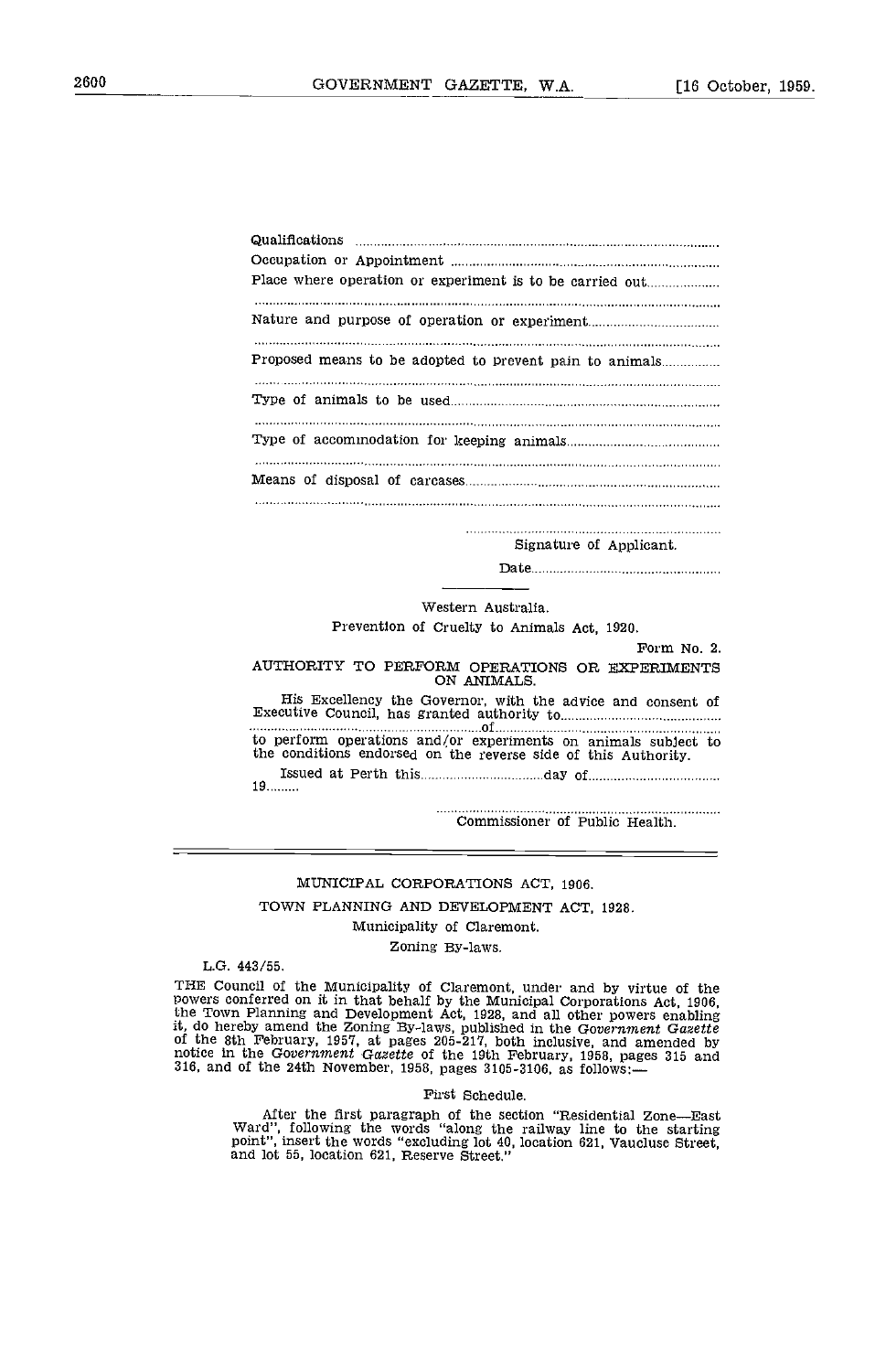#### Fourth Schedule.

After the section "Residential Flat Zone-South Ward", and following the words "Excluding Lot 1 of Swan Location P245", insert a new section as follows:—

Residential Flat Zone—East Ward.<br>That portion of the Municipality in the East Ward being lot 40, Iocation 621, Vaucluse Street, Claremont, and lot 55, location 621, Reserve Street, Claremont.

Passed by the Council of the Municipality of Claremont at the ordinary mecting held on the 14th September, 1959.<br>A. W. CROOKS, [L.S.] Mayor.

T. C. BROWN,

Town Clerk,

Recommended

(Sgd.) L. A. LOGAN, Minister for Local Government.

Approved by His Excellency the Governor in Executive Council this 1st day of October, 1959.

(Sgd.) R. H. DOIG, Clerk of the Council.

# MUNICIPAL CORPORATIONS ACT, 1906.

CITY OF PERTH ENDOWMENT LANDS ACT, 1920.

The City of Perth.<br>By-law No. 43.—Buildings on Endowment Lands and Limekilns Estate—<br>Amendment.

L.G, 140/56.

IN pursuance of the powers in that behalf contained in Part VII of the City of Perth Endowment Lands Act, 1920, and the Municipal Corporations Act, 1906, the Lord Mayor and Councillors of the City of Perth hereby order that By-law No. 43 relating to buildings on the Endowment Lands and the Limekil

Paragraph (b) of subclause (8) of clause four is deleted and a new paragraph is inserted in lieu thereof as follows:—

(b) All roofs with a pitch of more than five degrees but less than twenty-six degrees other than-

(i) tiled roofs;

(ii) roofs constructed of corrugated asbestos and with a pitch of less than fifteen degrees;

(iii) roofs of verandahs, balconies and car ports constructed of non-ferrous metal having an anodized, baked enamel or other similar surface approved by the Council;

shall be surrounded on all sides with a parapet to the satisfaction of the building surveyor.

Passed by the Council of the City of Perth at the ordinary meeting of the Council on the 31st day of August, 1959.<br>H. R. HOWARD, Lord Mayor.<br>Lord Mayor.

W. A. McI. GREEN,<br>Town Clerk,

Recommended-

(Sgd.) L. A. LOGAN, Minister for Local Government.

Approved by His Excellency the Governor in Executive Council, this 1st day of October, 1959.

(Sgd.) R. H. DOIG, Clerk of the Council.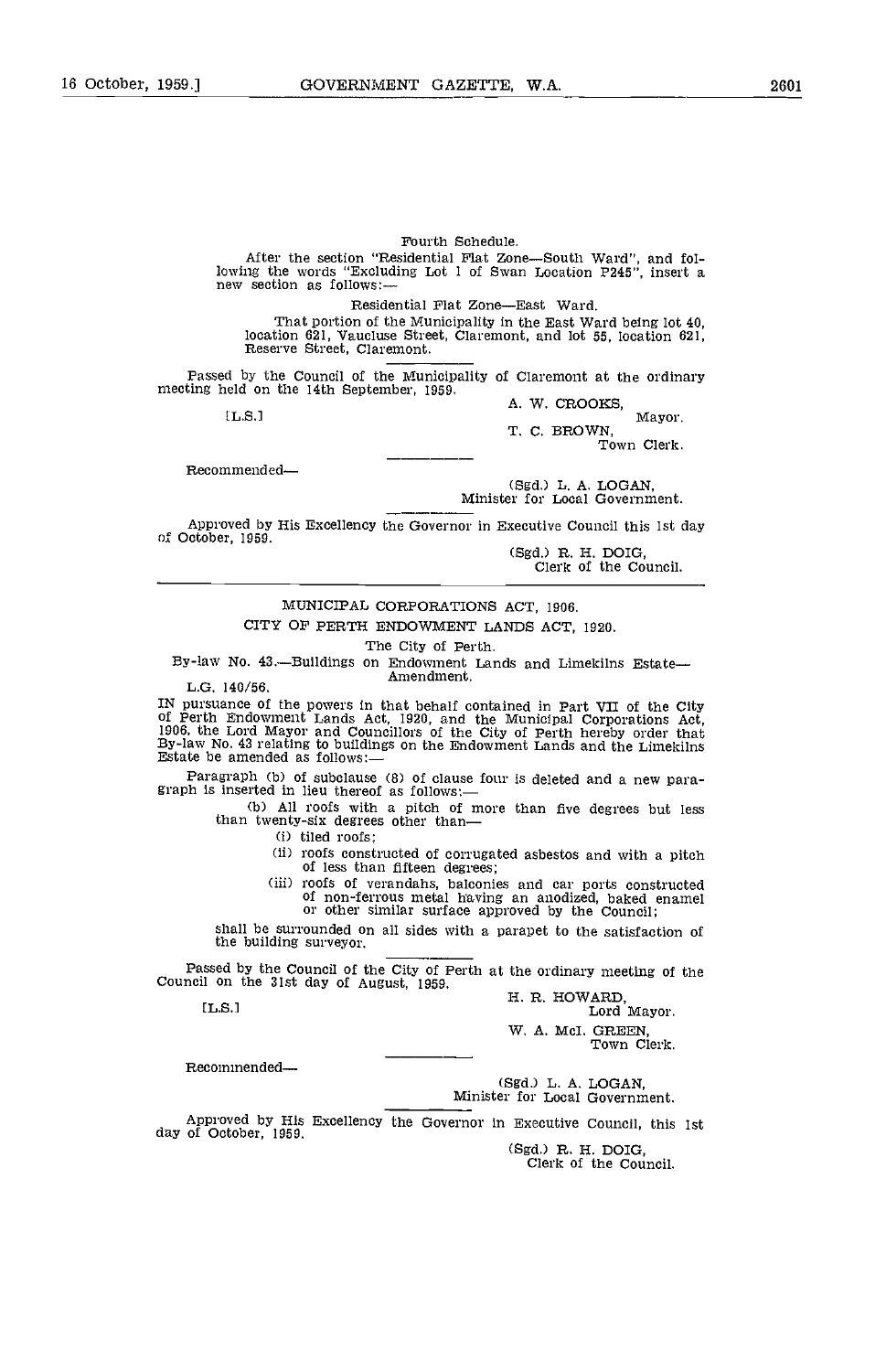# MUNICIPAL CORPORATIONS ACT, 1906. Municipality of Albany.

# By-law No. 35-Long Service Leave-Amendment.

L.G. 619/59.

IN pursuance of the powers contained in the Municipal Corporations Act, 1906, the Mayor and Councillors of the Municipality of Albany hereby order that By-law No. 35 (Long Service Leave) which was published in the Governme

Delete sections 2 and 6 and substitute therefor the following new sections:—<br>2. All employees of the Council shall, after each period of 10 years 2. All employees of the Council shall, after each period of 10 years continuous service as permanent full time employees of the Council, be entitled to three months' long service leave, provided that where an employee has completed an initial seven years of continuous service and such service is terminated because of death, physical disability, or by having reached the retiring age, the Council may grant long ser-<br>vice leave *pro rata*.

2. (a) Long service leave shall be taken at the convenience of Council, which will as far as possible meet with the wishes of the em- ployee but the Council may require the employee to take leave by giving not less than three months' notice.

the event of the resignation, retirement or death of an em-<br>ployee who has qualified for or been granted long service leave, the<br>Council shall pay to such employee (or in the case of death to his per-<br>sonal representative, employee at the date of his resignation, retirement or death, or if the Council after consideration of all the circumstances direct that the death of an employee be presumed, the Council may authorise the pay- ment to the dependants of the employee a sum equivalent to the amount of wages or salary which would under this by-law have been granted the employee immediately prior to the date of his death, such date to be determined by the Council.

Passed by the Albany Municipal Council on the 11th May, 1959.

J. A. BARNESBY, [L.S.I Mayor.

D. J. SULLIVAN, Town Clerk.

Recommended-

(Sgd.) L. A. LOGAN, Minister for Local Government.

Approved by His Excellency the Governor in Executive Council this 1st day<br>of October, 1959. of October, 1959.<br>
(Sgd.) R. H. DOIG,<br>
Clerk of the Council.

MUNICIPAL CORPORATIONS ACT, 1906. Municipality of Carnarvon. Petrol Pump By-laws---Amendment.<br>L.G. 347/58.

IN pursuance of the powers conferred by the Municipal Corporations Act, 1906, the Petrol Pump By-laws are hereby amended and the Mayor and Councillors of the Municipality of Carnarvon order as follows:

Petrol Pump By-laws as published in the Government Gazette of the 22nd July, 1949, at page 1,600, are hereby amended by adding after paragraph 3, a new paragraph 3A, namely:—

3A. A license shall not be issued for the installation or use of a petrol pump, tank, cistern, pipe or installations for the supply of petrol to the public, if there are premises where petrol is sold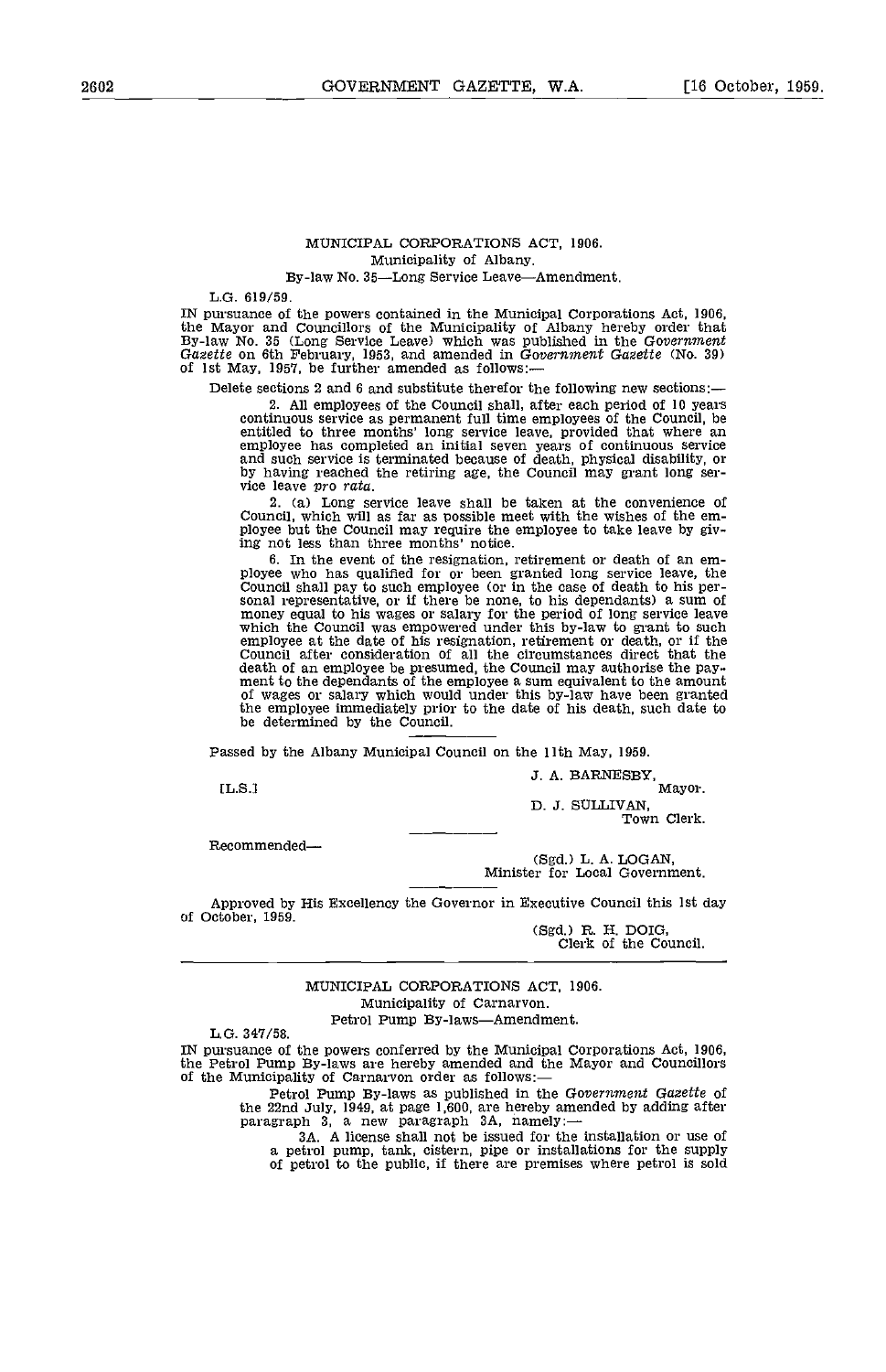to the public within a radius of a half-mile from the location or proposed location of the petrol pump, tank, cistern, pipe or installation.

Passed by resolution of the Municipality of Carnarvon on the 23rd day of June, 1959.<br>
J. McKENNA,<br>
ILS.] Mayor.

A. J. NICOL, Town Clerk.

Recommended-

(Sgd.) L. A. LOGAN, Minister for Local Government.

Approved by His Excellency the Governor in Executive Council this 1st day of October, 1959. (Sgd.) R. H. DOIG, Clerk of the Council.

#### MUNICIPAL CORPORATIONS ACT, 1906.

City of Subiaco.

By-law for Control of Reserves. L.G. 604/59.

A By-law of the City of Subiaco made under Section 180 of the Municipal Corporations Act, 1906, and numbered 11, for regulating the General Control, Management and Preservation of Public Reserves, Botanical Gardens or othe in the Council of the City of Subiaco.

IN pursuance of the powers conferred by the said Act, the Mayor and Councillors of the City of Subiaco order as follows:

# Appointment of Park Rangers and Keepers or Servants.

1. The City of Subiaco may from time to time appoint and employ public<br>reserves rangers or keepers and other servants for maintaining and watching<br>over the said public reserves, commons, botanical gardens or other places o

The public reserves rangers, keepers or other servants appointed as aforesaid, police constables and special constables shall be at liberty to remove from the said public places all persons offending against any of this by-law. or who shall be in an intoxicated condition, or behaving in an objectionable manner.

#### Persons Not to Ride Over the said Public Places,

No persons unless authorised by the Council shall bring, ride, drive or impel any vehicle in, upon or over any portion of any public place, garden or reserve (the expression "vehicle" shall include bicycle, tricycle or velocipede whether motor driven or propelled or otherwise).

#### Injuring or Destroying Trees.

No person shall injure, cut, break, deface, pull up, remove or destroy any tree, shrub, flower or plant growing on the said public places or on any lands, street or way vested in the Council or under their control.

#### Injuring the Soil or Surface or Fence.

No person or persons shall cut up or damage or disfigure or interfere with any fountain, standard, walk, lawn, flower bed, seat, tree-guard or the soil or turf or surface of any part of the said public places or the roads or footways across, around or upon the same, in any manner whatsoever without the written consent of the Council first obtained.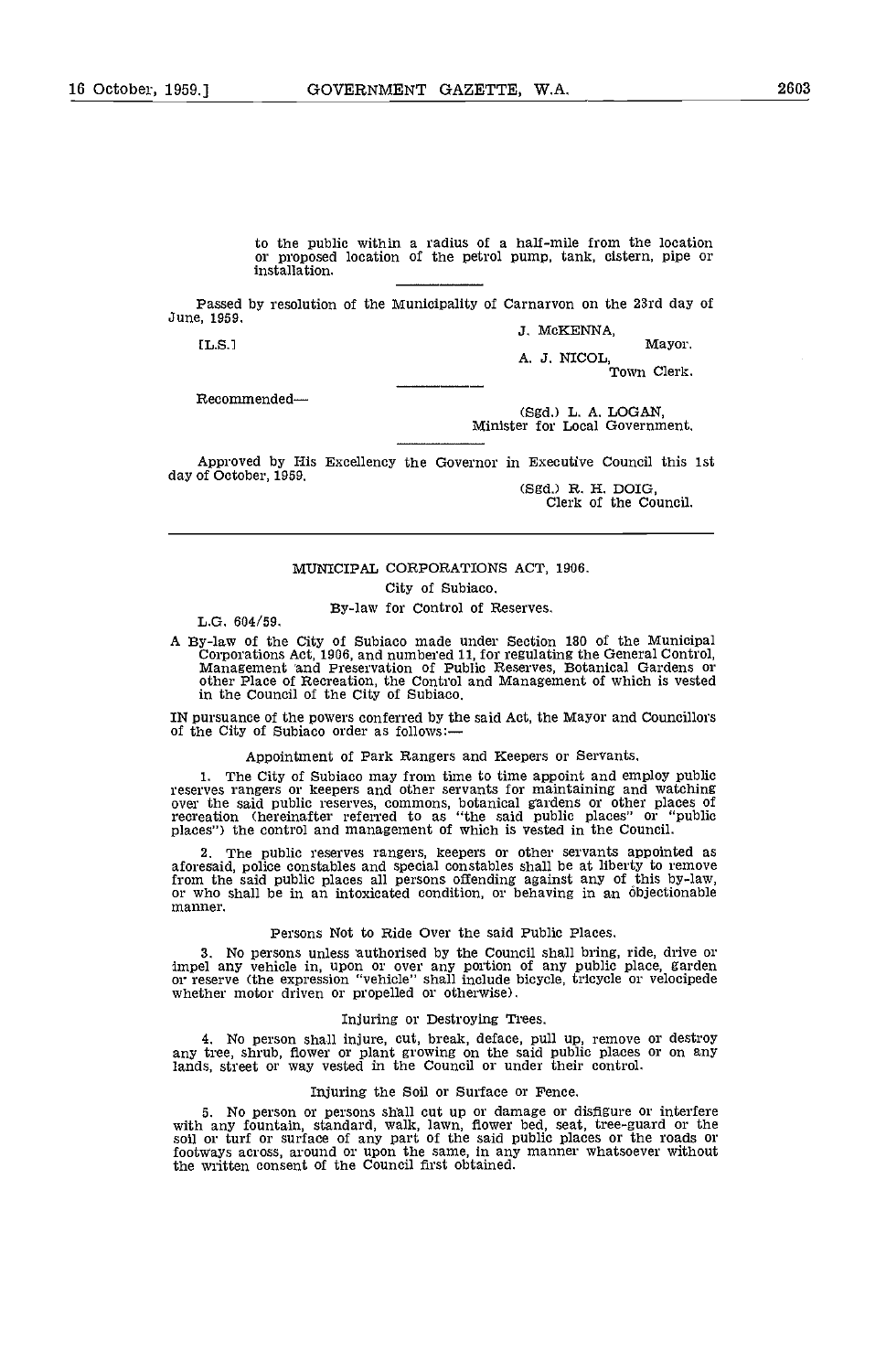# Persons Misconducting Themselves.

No person shall misconduct himself or herself in any way by indulging in any riotous or indecent conduct, or make use of any indecent or improper language on the said public places.

Lodging on the said Public Places in the Open Air. No person shall camp, lodge, or tarry overnight, or frequent for the purpose of camping, lodging or tarrying overnight in the open air on the said public places, or under the shelter of any tree, or on any seat of the said public places without the written consent of the Council first obtained.

#### Posting Bills.

No person shall post, stick, stamp, stencil, paint, cut, or otherwise affix or cause to be posted, stuck, stamped, stencilled, painted, cut or otherwise affixed, any placard, handbill, notice, advertisement, letter, figure or any document whatsoever upon any seat, fountain, tree, tree-guard, fence, gate, post, wall, flagging or path on the said public places, without the w

### Shooting, etc., on the said Public Places.

No person or persons shall shoot or discharge any firearms, or throw or discharge any stone or other missle, or set off any fire balloon, or throw or set fire to any fireworks, or kindle or make any fire on any portion of the said public places, without the written consent of the Council first obtained, and no person shall shoot, snare or destroy any wild fowl, bird or animal in any public place or in or on any water adjacent thereto.

#### Selling Goods on the said Public Places.

No person shall sell or expose for sale any goods, wares, merchandise or things on any portion of the said public places, unless the consent in writing of the said Council shall be previously obtained.

### Dangerous Games Not to be Played.

No racing matches with horses, dogs or otherwise, nor any game of polo, nor any game which may be considered dangerous or may be calculated to interfere with the safety or comfort of the general public, or likely to injure<br>the surface of the ground shall be allowed on the said public places except<br>on such portion as may be specially set apart for such purposes on such portion as may be specially set apart for such purposes, and shown thereon by boundary posts to be fixed and renewed from time to time as the Council may deem necessary.

### Waste Litter to be Removed.

when any party, company, society, club or organisation of persons of any kind shall play any game or shall picnic on the said public places, they shall immediately prior to their leaving the ground, collect and remove or cause to be collected and removed, all waste material, broken glass, scraps, litter or rubbish of any kind brought or made upon the ground by them.

No person or persons oi organised club shall play cricket, football, tennis, baseball, lacrosse or any game of like nature on any portion of the said public places except on such portion as shall have been or hereafter may be set apart for that particular purpose by the said Council; neither shall any such games be played on those portions of the said public places as are or<br>may be set apart for that particular purpose, unless and until the person or<br>club shall have first obtained from the said Council permission in wri

The said Council may fix the day or days upon which and the bounds and limits which any game or gymnastics may be permitted to take place upon the said public places, or they may prohibit any game or gymnastics from taking place upon the said public places. Any body, club, association or persons holding<br>any games or gymnastics may be charged fees as prescribed in the Schedule<br>hereto.

# Cattle Not to be Depastured without a License.

15. No person shall cause, allow or suffer any horse or cattle to be or to depasture upon the said public reserves, commons, botanical gardens or other places of recreation the control and management of which is vested in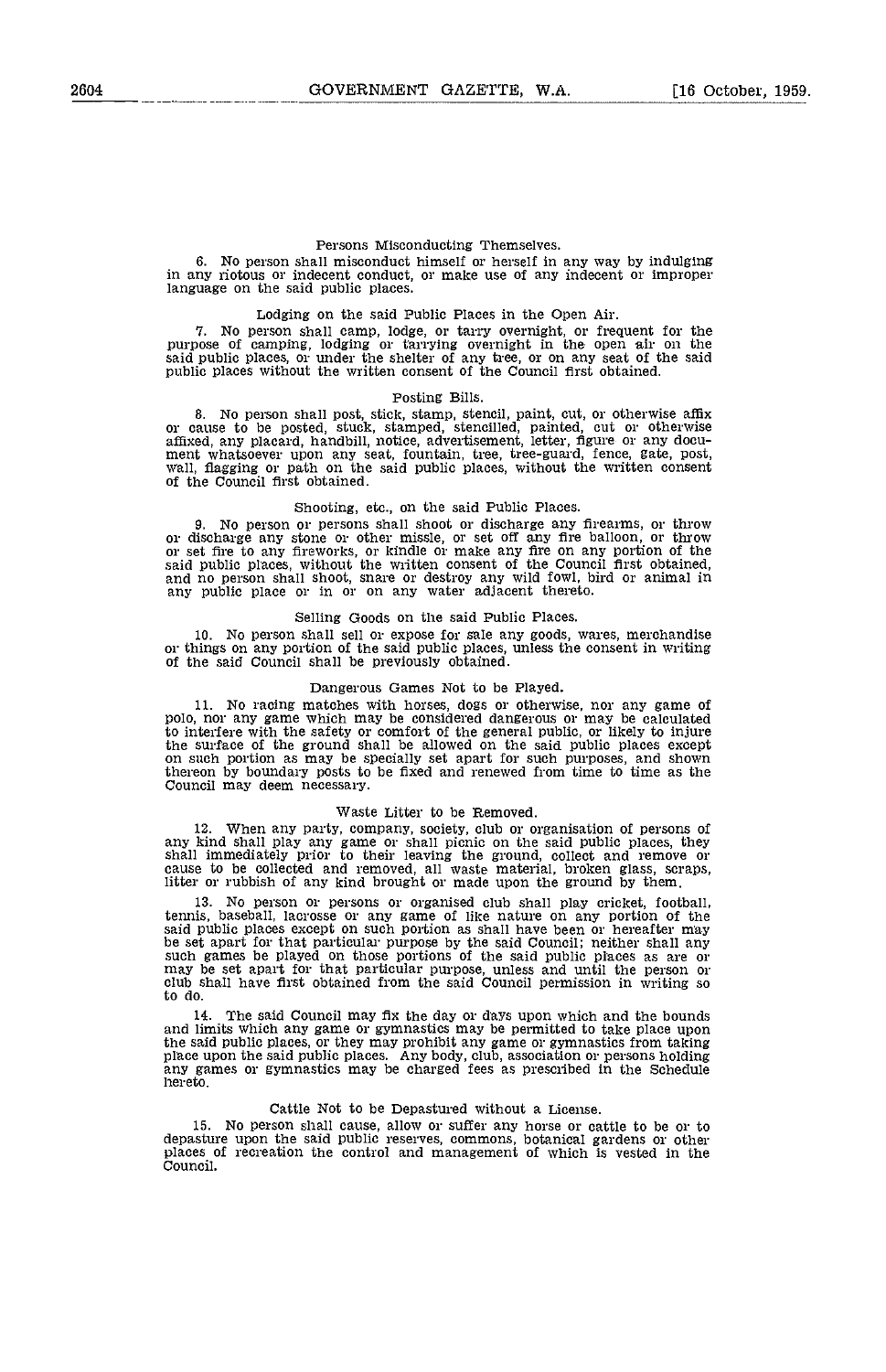17. No person shall bet gamble or call the odds, or offer to bet or gamble within any of the said public places; and any person found betting, gambling or calling the odds, or offering to bet or gamble within the said public places may be forthwith removed from such portions of the said public places by the caretaker or by any member of the police force, and shall also be

# Regulations to Govern Cricket Clubs or other Clubs or Associations Playing Games on the said Public Places.

18. (a) A breach of any one or more of the following regulations will lead to the withdrawal of any permission which may have been granted to any cricket club or other club or association.

The ground selected for play, and for which the permission is issued, shall be clear of and not interfere with the ground or play of any other club or association.

Neither shall the ground or play be so near to any defined and used footpath across the public reserves as to interfere with the free and uninterrupted passage of any persons along such footpath.

Cd) Neither shall the club or association injure or destroy or permit the injury or destruction of any tree, shrub, trough or fence, growing, fixed or erected on the said public places.

(e) Neither shall any club or association use any portion of the said public places for the purpose of any play until the same has been approved by the public reserves ranger, and written permission issued therefor by the

Neither shall the club or association to which permission has been given destroy or injure the turf or soil of the said public places.

(g) Any permission granted to any club or association shall be liable to be revoked at the will of the Council and on such permission being revoked the club or association whose permission is revoked will thereupon cease

Any club or association attracting spectators to witness their play shall forthwith, after such play is concluded, clear up and remove all rubbish, filth, loose papers, straw or other objectionable matter which may have been created or deposited by the spectators or others witnessing such play.

Ci) No club or association shall erect or fix any box, case, or house on the said public places for any purpose whatsoever, without permission of the Council first obtained.

This by-law for governing the said public reserves shall be duly and strictly observed by every club or association, or any person or persons obtaining a permit to play on the said public places,

Any arrangement made by the club, association, person or persons with a committee duly appointed by the Council to make arrangements and manage the said public places, shall be as binding on all parties as if such arrangement was made with the Council.

# Special Regulations with Reference to Municipal Gardens.

19. Such plants, seeds or cuttings as are commonly purchasable at nurseries in Western Australia, shall not be supplied from any public gardens to any person, unless in exchange and with the consent of the town clerk or for public institutions or for benevolent purposes.

20. No visitors shall iaterrupt by conversation or otherwise the gardeners or labourers working in any public place.

21. All dogs and goats and all poultry found within the gardens under the control of the City of Subiaco may be destroyed and the owner shall be responsible to make compensation, to be recovered before any Justice for any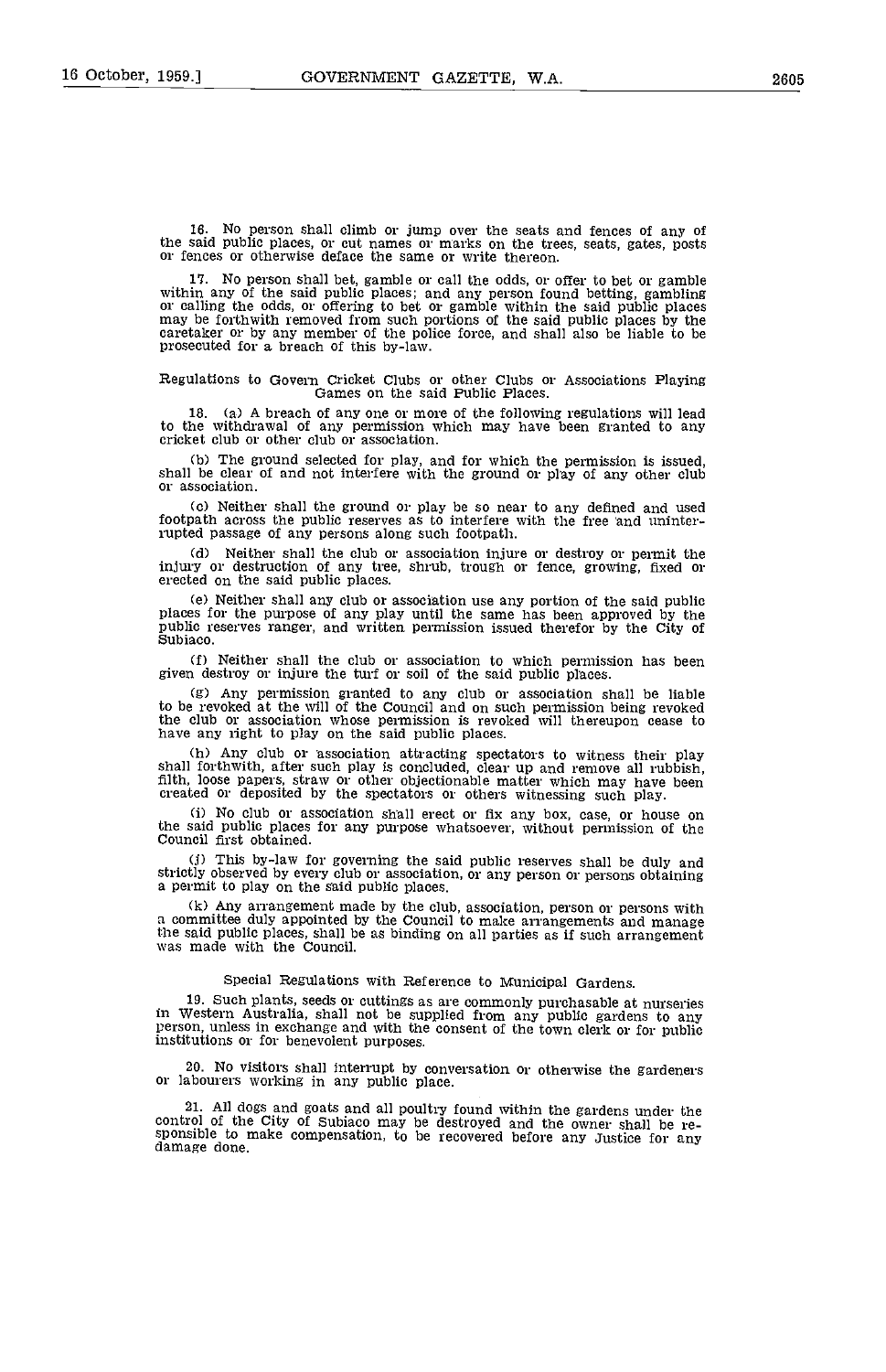22. To conduce to the proper use and enjoyment of Municipal gardens no person shall in any municipal garden—

- take therein, or allow to stray therein, any dog, goat, fowl or pigeon;
- (b) play any sports except with the Council's permission;
- Cc) preach or address any meeting, except with the Council's per- mission;
- Cd) use any firearm, spring gun or catapult;
- Ce) play any game of chance with cards or other implement;
- obstruct any of the walks or footpaths;
- (g) ride any bicycle or tricycle;
- (h) cut, stencil, mark, break or disfigure any seat, fountain tap or other property;
- (i) pick any flower, shrub, plant or tree;
- (j) walk on any flower bed or shrubbery.

23. All former by-laws made by the City of Subiaco with regard to any of the foregoing matters are hereby repealed.

# The Schedule.

# Cricket.

Local Clubs.--£5 5s. per afternoon. Junior Clubs and Schools.--£2 10s. per afternoon.

Football.

Local Clubs.--£4 per match.<br>Junior Clubs and Schools.--£2 10s. per match.

Athletics.

Schools.--£2 10s. per meeting, plus cost of marking out. Others.—£4 per meeting, plus cost of marking out.

The Council reserves the right to waive, abate or alter these charges in special circumstances.

Passed by the Council of the City of Subiaco at the Council meeting held on Tuesday, 11th August, 1959.

3. H. ABRAHAMS, IL.S.] Mayor.

> A. BOWER, Town Clerk.

Recommended

CSgd.) L. A. LOGAN. Minister for Local Government.

Approved by His Excellency the Governor in Executive Council this 1st day cf October, 1959.

(Sgd.) R. H. DOIG,<br>Clerk of the Council.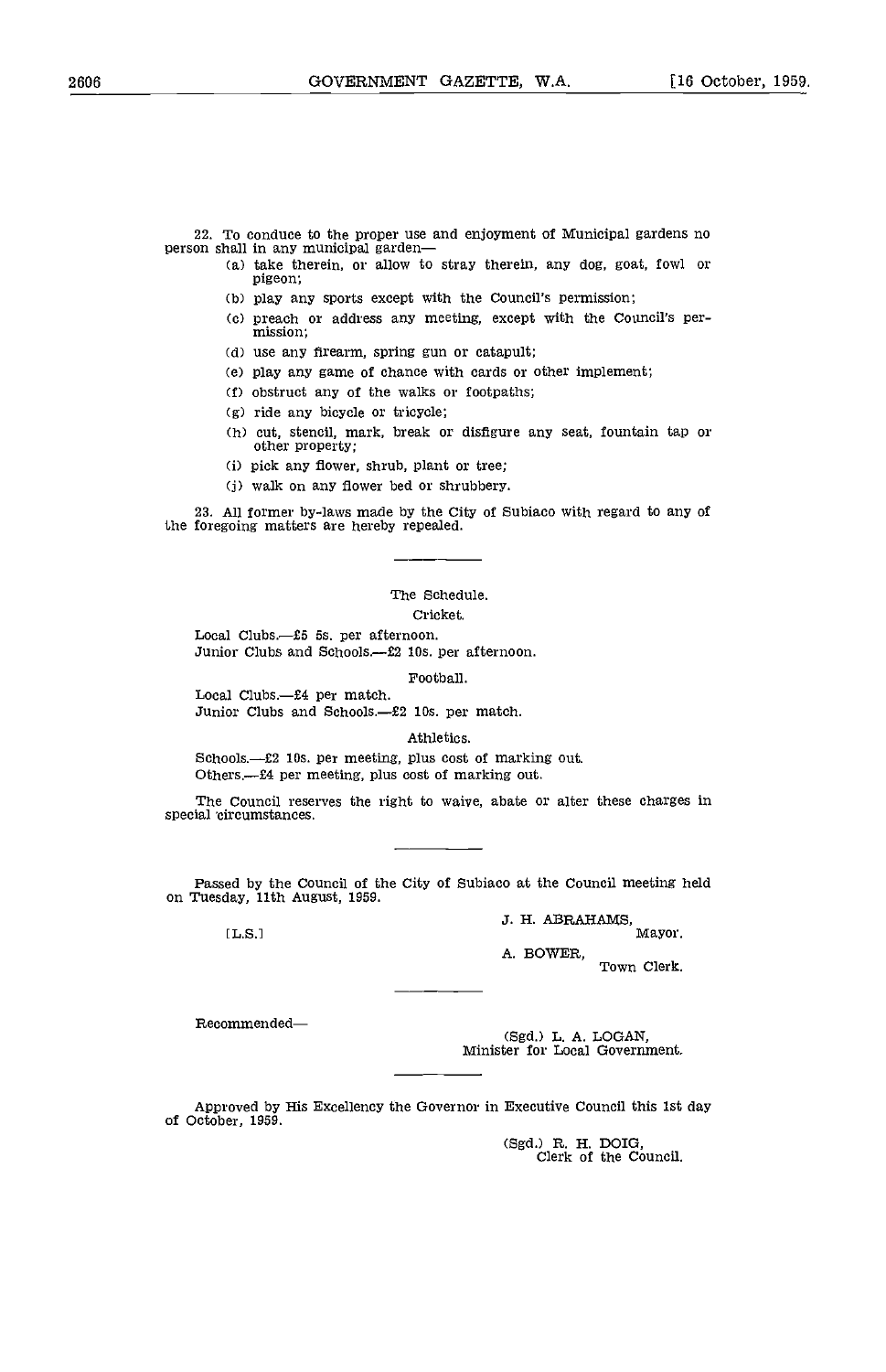# CEMETERIES ACT, 1897 (AS AMENDED)

# Minnivale-Dowerin Public Cemetery.

Department of Local Government, Perth, 5th October, 1959.

L.G. 899/53.

HIS Excellency the Governor in Executive Council, acting under the provisions of the Cemeteries Act, 1897 (as amended), has been pleased to approve of the by-laws made by the Trustees of the Minnivale-Dowerin Public Cemete set out in the Schedule hereunder.

(Sgd.) A. E. WHITE,<br>Acting Secretary for Local Government.

#### Schedule.

## MINNIVALE-DOWERIN PUBLIC CEMETERY BY-LAWS.

By virtue of all the powers in that behalf vested in the Trustees of the Minni- vale-Dowerin Public Cemetery, the said Trustees make the following by-laws:-

All fees and charges payable to the Trustees, as set forth in Schedule "A," shall be paid at the times and manner therein mentioned unless otherwise ordered.

The "Secretary" as referred to in these by-laws, means the person for the time being employed by the Trustees as the Secretary of the cemetery, and such person shall, subject to the Trustees, exercise a general supervision and control over all matters pertaining to the cemetery, and to the carrying out<br>and enforcement of these by-laws, and the direction of such person shall in all<br>cases and for all purposes be presumed to be and to have been of the Trustees.

A plan of the cemetery showing the distribution of the land compart- ments, sections, situation and number of graves, and a register of all certificates of Rights of Burial shall be kept at the office of the Trustees.

Any person desiring to inter any dead body in the cemetery shall make an application in the form contained in Schedule "E." Upon receipt of an ap- plication in the form of Schedule "E" and upon payment of the appropriate fees, the Trustees may issue a form of Order for Burial, in accordance with Schedule "0."

All applications for interment shall be made at the office of the Trustees in such time as to allow at least eight working hours' notice being given to the Secretary at the office prior to the time fixed for burial, otherwise all extra charges shall be made.

The Trustees shall cause all graves to be dug, and vaults and brick graves to be re-opened as and when required.

Every coffin shall have upon the lid an approved metal plate being the name of the deceased, stamped or otherwise indelibly inscribed in legible characters thereon. A coffin which does not comply with this by-law shall not be admitted to or be interred in the cemetery.

Every grave shall be at least six feet deep at the first interment and no interment shall be allowed in any grave with a less depth than three feet from the top of the coffin to the original surface of the surrounding ground.

In the case of an application for interment in any private grave or vault to which the deceased had no claim during life, the written and verified consent of the grantee shall be handed in with the application in the form of assign- ment of Right of Burial, Schedule "C."

(i) Subject to paragraph (ii) of this by-law a person shall not bring a dead body into the cemetery unless he, or his representative, has first handed to the Secretary for inspection and return a medical certificate of death or a Coroner's order for burial in respect of the body.

(ii) Where an undertaker or his representative, for a valid reason, is unable to produce a medical certificate or Coroner's order for burial, as required by paragraph (i) of this by-law and he has given to the Secretary a written guar- antee to produce the certificate or order within three days he may bring the body into the cemetery.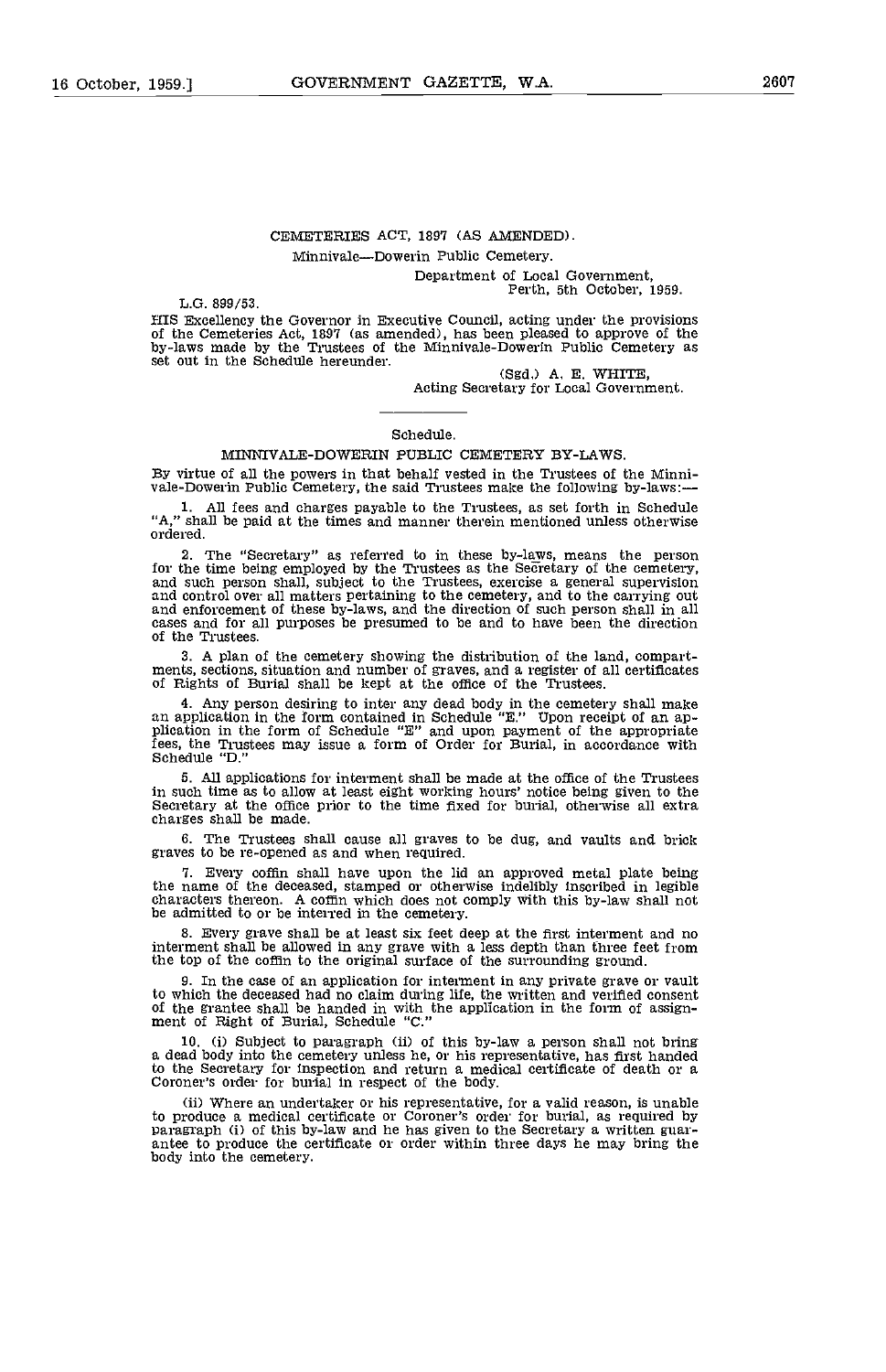A burial shall not be permitted in the cemetery unless the provisions of one of the foregoing paragraphs of this by-law have been complied with.

(iv) Where an undertaker or his representative has given written guarantee as required by paragraph (ii) of this by-law and he has failed to produce the certificate or order within three days the undertaker's license may b

No interment shall be allowed on a Sunday except when it is certified in writing by a medical officer of health that for sanitary or special religious reasons it is necessary or advisable that the burial take place on that day.

The hours for burial shall be as follows: Weekdays from 10 a.m. to 4 p.m. Sunday (subject to by-law 11) from 2 p.m. to 4 p.m., and no burial shall be allowed to take place nor any coffin allowed to enter the cemetery at any other hour except by written permission of the Trustees. No buria take place on Christmas Day or Good Friday.

The time fixed for any burial shall be at which time the funeral is to arrive at the cemetery gates and if not punctually observed, the undertaker responsible shall be liable to a fine of lOs. Gd.

Every funeral shall enter by the principal entrance and no vehicle  $14.$ except the hearse and mourning coaches shall be permitted to enter the cemetery or stand opposite the entrance gates.

If applications be made to the Trustees to exhume any corpse for the purpose of examination or identification or for the purpose of it being buried elsewhere in accordance with the wishes of the deceased or his family, an order from the Governor or the warrant of a Coroner or a Justice of the Peace issued in accordance with the law authorising the Board to permit the exhumation must be attached to the application form.

Children under the age of 10 years entering the cemetery must be in charge of some responsible person.

17. Smoking shall not be allowed within the cemetery nor may any fire-works be discharged therein.

No dogs shall be admitted in to the cemetery and any dog found therein shall be liable to be destroyed.

Any person violating the rules of propriety and decorum, or committing a nuisance or trespass, or injuring any tree, shrub, flower border, grave or any erection, or in any way infringing these by-laws shall be expelled from the cemetery.

No person shall remove any plant, tree, shrub, flower (other than withered flowers), or any article from any grave without first obtaining a permit from the Trustees or their representatives.

No person shall pluck any tree, shrub, plant or flower growing in any portion of the cemetery.

No person shall remove or carry out of the cemetery any tree, plant, flower or shrub without the written authority of the Trustees or their repre- sentatives.

23. No person shall promote or advertise or carry on within the cemetery any trade, business or calling, either by solicitation, distribution of circulars, by cards or otherwise, or by any other system of advertising whatsoever with-<br>out the written consent of the Trustees and any person infringing this by-law shall be expelled from the cemetery.

No person employed by the Trustees shall be permitted to accept any gratuity whatsoever nor shall he be pecuniarily interested in any work in the cemetery other than the remuneration he receives from the Trustees, and any such person proved guilty of accepting any gratuity or being pecuniarily interested in such work shall be liable to summary dismissal.

Any person requiring a Grant of Right of Burial in any part of the cemetery shall apply to the Trustees in writing specifying the location of the grave. If it is proposed to inter therein the remains of any already deceased person the name of such person must be shown in the application. If the apperson the name of such person must be shown in the application. If the application is approved by the Trustees a Grant of Right of Burial shall be issued in the form of Schedule "B."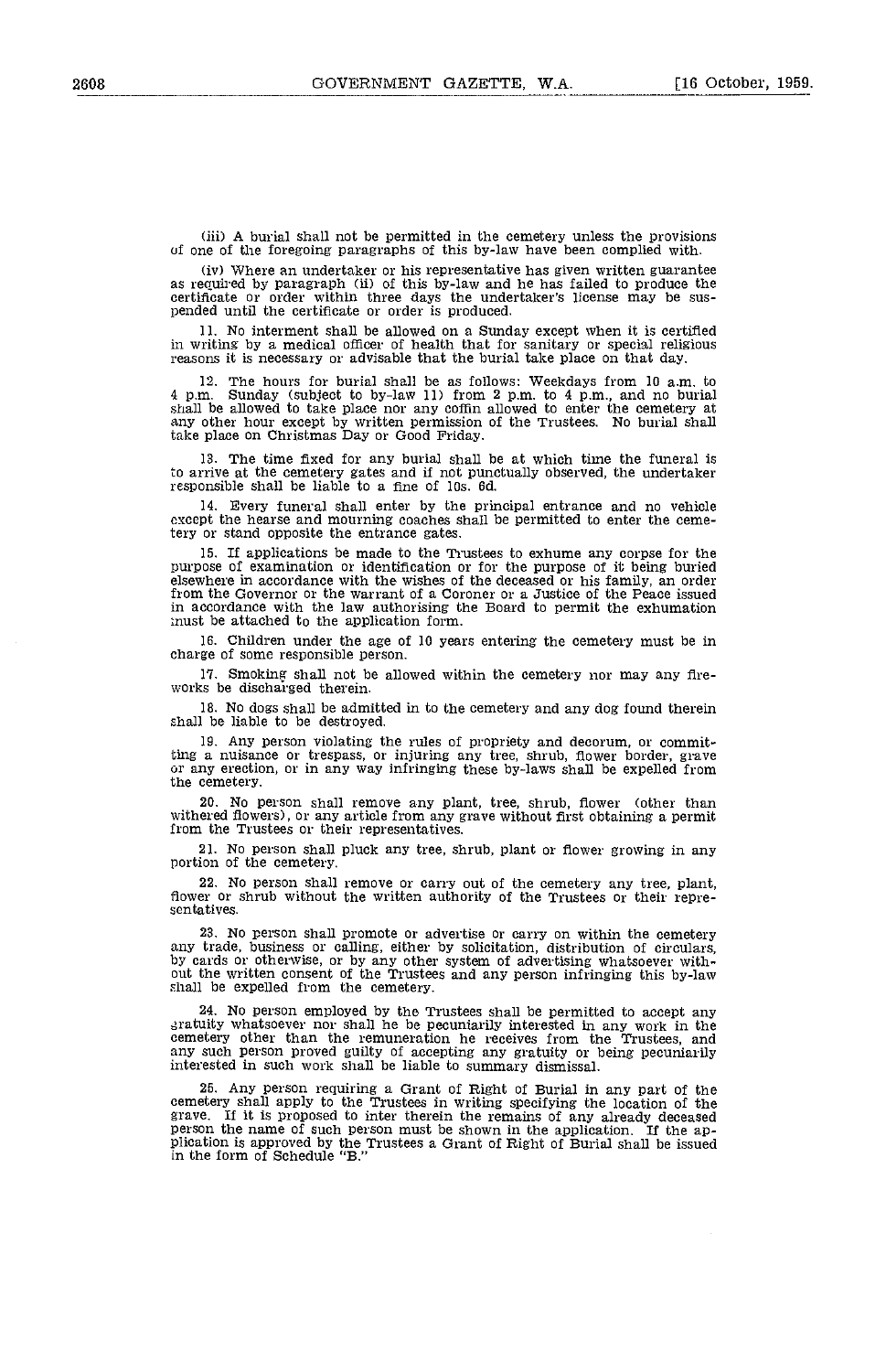No brick grave or vault shall be constructed in any plot in respect of which a Grant of Right of Burial has been issued without the authority of the Trustees first obtained, and subject also to the approval by the said Trustees of the plans and specifications of the proposed work and the execution thereof.

27. Every such Grant of Right of Burial shall be subject to the by-laws for the time being in force, and no interment in any such grave or vault shall be allowed unless upon production of the grant aforesaid, nor shall any such grave or vault be opened unless with the consent of the Trustees.

Every such coffin placed in any such grave or vault shall be bricked in, cemented, and any space surrounding such coffin to be filled with charcoal, dry earth, or other suitable material and covered with a slab of stone, slate or iron, unless special written exemption be obtained from the Trustees.

In the event of such exemption being obtained from the Trustees each coffin placed in any brick grave or vault shall be properly lead lined and her- netically sealed.

If application be made for an interment in any grave or vault of the remains of any person other than the person to whom the grant was issued, or his registered assign, the written and verified consent of such grantee or assignee shall be produced, together with the Grant of Right of Burial,

Should the grantee be unable to produce the Grant of Right of Burial, through having lost same, on making application for a grave to be re-opened for the purpose of interment, the said grantee shall make a sworn declaration to this effect, and shall pay the fee for a copy of such Grant of Right of Burial as prescribed in Schedule "A" before the interment takes place.

32. Any person desiring to place or erect, or to alter or add to any monu-<br>ment, tombstone, or any enclosure in any part of the cemetery must first obtain the written consent and approval of the Trustees and otherwise comply with section 23 of the Cemeteries Act 1897-1957.

Every tombstone, monument, or enclosure shall be placed on proper and substantial foundations, which, if required by the Trustees or their officers, shall extend to the bottom of the grave.

The materials used in every such erection shall be subject to the ap- proval of the Secretary or other officer appointed by the Trustees and any material rejected shall be immediately removed from the cemetery by the contractor for the erection. All refuse and other rubbish remaining after any work is completed shall be immediately removed from the cemetery by the person causing same.

Should any work by masons or others be not completed before a Sunday, they shall be required to leave the work in a neat and safe condition to the satisfaction of the Secretary.

Monumental masons and other tradesmen shall, before commencing work within the cemetery, deposit with the Secretary to the Trustees the sum of los., which shall be forfeited if the provisions of either of the two preceding by-laws be not complied with to the satisfaction of the Secretary.

37. All materials required in the erection and completion of any work shall, as far as is possible, be prepared before being taken to the cemetery, and all materials required by tradesmen shall be admitted at the main entr no vehicle conveying any such materials with wheels less than four inches broad shall be permitted to enter the cemetery,

Monumental masons shall not be permitted to carry on work within the cemetery during other than the hours specified for the opening and closing of the gates on week days, Saturday and Sunday excepted, when no work is to be done from noon on Saturday to the opening of the gates on the Monday morning, without the written consent of the Trustees.

Subject to the approval of the Trustees, each applicant for an Order for Burial shall, within three months from the date of the application, cause to be placed on the grave a number plate bearing the number of the grave or vault.

No wooden fence, railing, cross or other wooden erection shall be allowcd on or around any grave or vault.

No trees or shrubs shall be planted on any grave except such as shall be approved by the Secretary.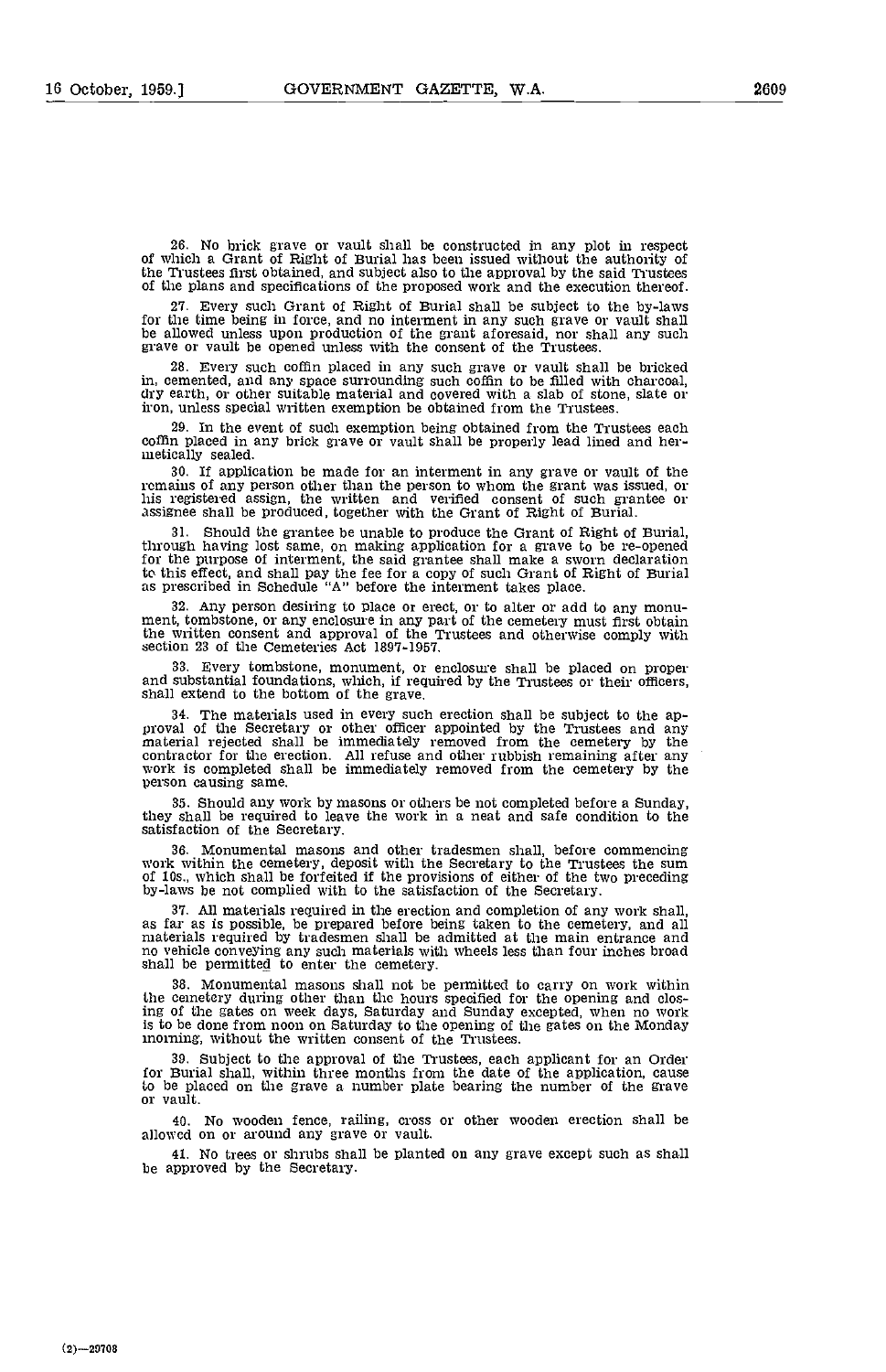42. All workmen, whether employed by the Trustees or by any other person, shall at all times whilst within the boundaries of the cemetery be subject to the supervision of the Secretary and shall obey such directions as that officer may find it necessary to give and any workmen committing any breach of these regulations and by-laws, or refusing or neglecting to comply with any directions of the said Secretary, shall be removed from the cemetery.

43. Any person taking part in dressing or attending to any grave shall<br>comply with the following rules:—<br>(a) No rubbish, soil, sand or other material removed in dressing a<br>grave shall be placed on any other grave, and if

- adjoining ground shall be removed immediately the work is com-
- (b) No sand, soil or loam shall be taken from any portion of the cemetery for the purpose of dressing any grave except with the per-<br>mission of the Secretary.<br>(c) The dressing of all graves, and the wheeling and carting of any
- material shall be subject to the supervision of the Secretary.
- Cd) Work in all cases to be carried on with the due despatch and only during regulation hours specified within by-law 12 hereof.

44. Prior to conducting any interment within the cemetery or making use of the cemetery for any purpose connected with interments, every undertaker shall pay to the Trustees an annual fee as prescribed in Schedule "A" and tions as the Trustees may deem fit to impose. Upon such assent being given and payment of the fee made, he shall receive a permit to hold good during good behaviour and until the first day of July next following and unless in the possession of such permit no undertaker shall be allowed to engage in or carry out any duty or work within the cemetery.

45. The Trustees may decorate graves from time to time, when desired by the grantees so to do. If the grantees do not desire the Trustees to carry out this work, the grantees may either do it themselves or employ any person licensed by the Trustees for that purpose.

46. No person except the relatives of the deceased, the Trustees or those licensed by the Trustees shall be permitted to decorate any grave.

47. If for the purpose of re-opening a grave the Trustees find it necessary to remove edging tiles, plants, grass, shrubs, etc., from the grave the person so ordering the re-opening shall pay to the Trustees the charges laid down in Schedule "A."

48. Notwithstanding anything contained in the by-laws to the contrary, permission may be granted to the Defence Department of the Commonwealth to erect headstones on the graves of the deceased soldiers without payment of any fee.

49. Free ground may be granted if it is proved to the satisfaction of the trustees:

- (a) that the deceased was a returned soldier, and that he died as the result of injuries received on active service; or
- (b) that the relatives of the deceased are in necessitous circumstances. Provided that such grant shall be made subject to the condition that only the remains of the deceased person as approved by the Trustees shall be interred in the grave.

50. A person who commits a breach of any of these by-laws commits an offence and shall for every such offence be liable to a penalty not exceeding five pounds and in any case of a continuing breach a further sum not exceeding one pound for every day during which such breach occurs.

51. Any person committing a breach of any by-law shall, in addition to being liable to a penalty under any by-laws, be liable to be forthwith removed from the cemetery by the Trustees or the Secretary or other employees of the Trustees or by any police constable. If such person resists removal from the cemetery or, if and as often as such person so removed shall, unless with the consent of the Secretary again enter the cemetery within 24 hours of his reinoval therefrom, he shall be liable to a penalty not exceeding five pounds.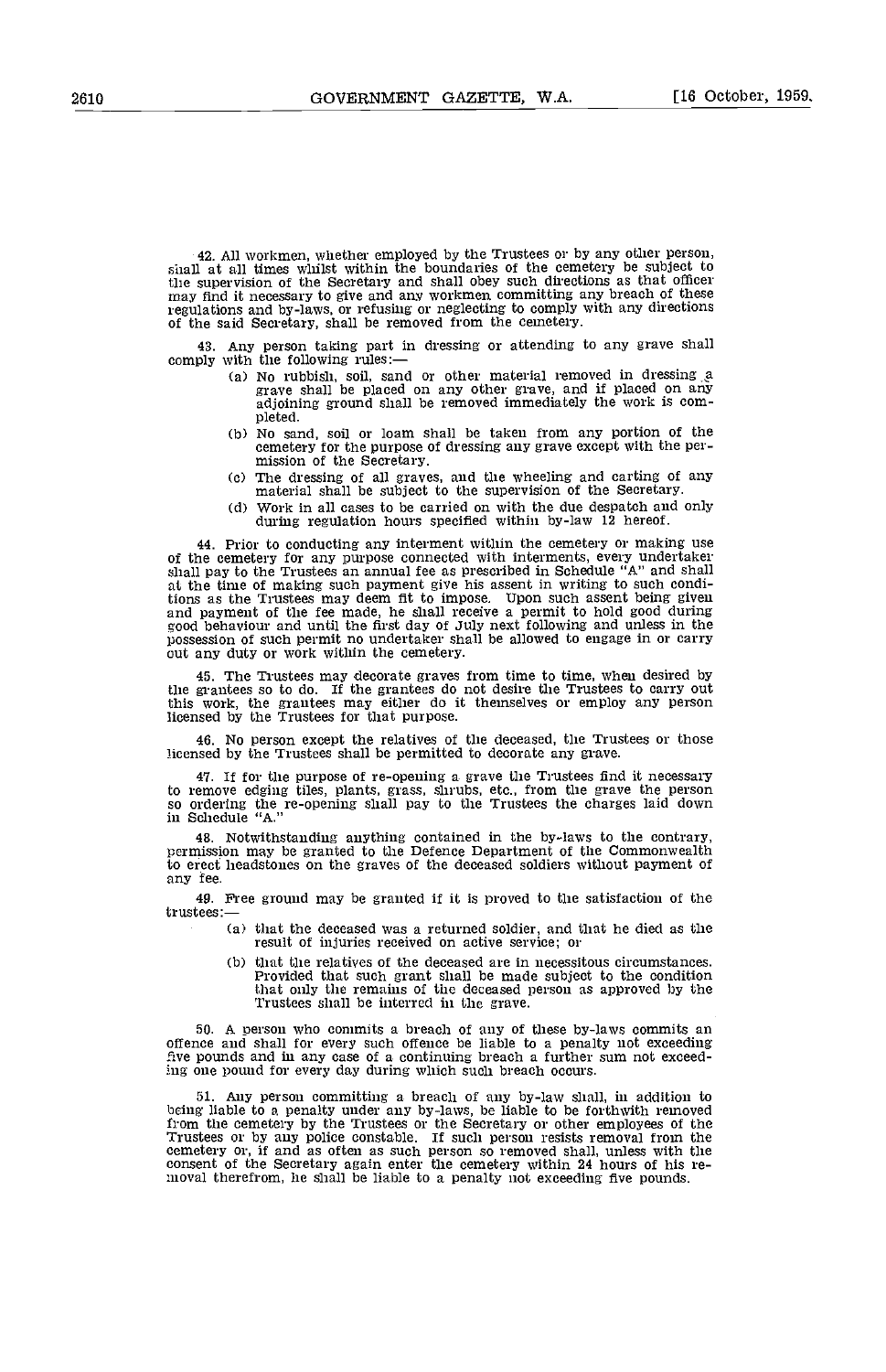The by-laws published in the Government Gazette of the 24th December, 1920, and the 24th December, 1936, are hereby repealed,

Schedule "A."

Minnivale-Dowerin General Cemetery.

SCALE OF FEES AND CHARGES PAYABLE TO THE TRUSTEES. On application for an Order for Burial the following fees shall be pay- able in advance:.

| (a) In open ground—                                                                                                                                           | £  | s. d.      |              |
|---------------------------------------------------------------------------------------------------------------------------------------------------------------|----|------------|--------------|
| For interment in grave six feet deep<br>$\mathbf{r}$ and $\mathbf{r}$ and $\mathbf{r}$<br>$\sim 100$                                                          | 5. | $\bf{0}$   | $\Omega$     |
| For interment of any child under 10 years in grave                                                                                                            |    |            |              |
| six feet deep<br>$\cdots$<br>$\mathbf{r}$<br>$\sim$ 1000 $\sim$<br><b>Service</b><br><b>Service</b><br>$\mathbf{1}$                                           | 3. | 0          | 0            |
| For interment of any stillborn child $\ldots$<br>$\cdots$<br>$\cdots$                                                                                         | 1  | 0          | $\bf{0}$     |
| (b) In private ground including issue of a Grant of Right<br>of Burial-                                                                                       |    |            |              |
| Ordinary land for grave, $8$ ft. $x$ 4 ft., where directed                                                                                                    | 2  | 5          | 0            |
| Ordinary land for grave, 8 ft. x 8 ft., where directed                                                                                                        | 4  | 0          | 0            |
| Special land for grave, 8 ft. x 4 ft., selected by                                                                                                            |    |            |              |
| applicant<br>and the material company of the state<br>asaan in<br>in ex                                                                                       | 3. | 0          | 0            |
| Special land for grave, 8 ft. x 8 ft., selected by                                                                                                            |    |            |              |
| applicant<br>and and the state of the<br>$\sim 100$<br><b>Alberta</b><br>$\mathcal{L}_{\text{max}}$<br>$\sim$                                                 | 5  | 0          | 0            |
| For interment in grave six feet deep<br>$\cdots$<br>$\ddotsc$                                                                                                 | 5. | 0          | $\bf{0}$     |
| For interment of any child under 10 years of age                                                                                                              |    |            |              |
| in grave six feet deep                                                                                                                                        | 3. | 0          | 0            |
| If graves are required to be sunk deeper than six feet, the following<br>2.                                                                                   |    |            |              |
| additional charges shall be payable-                                                                                                                          |    |            |              |
|                                                                                                                                                               |    | £s.d.      |              |
| For first additional foot<br>$\cdots$<br>$\cdots$<br>$\ldots$<br>$\ldots$<br>$\cdots$                                                                         |    | 15         | 0            |
| For second additional foot<br>$\cdots$<br>$\cdots$<br>$\cdots$<br>.<br>.                                                                                      |    | 1 10       | 0            |
| For third additional foot<br>$\cdots$<br>$\cdots$<br>$\cdots$<br>$\ldots$<br>$\cdots$                                                                         |    | 210        | 0            |
|                                                                                                                                                               |    |            |              |
| 3. For re-opening an ordinary grave-                                                                                                                          |    |            |              |
| For each interment<br>$\sim 100$<br>and the state of the state of<br><b>Save College</b><br>$\mathbf{1}$ and $\mathbf{1}$<br>$\cdots$                         | 4  | 0          | 0            |
| For each interment of a child under 10 years of age<br>$\cdots$                                                                                               | 2  | 0          | 0            |
| For each interment of a stillborn child<br><b>Sales</b><br>$\sim$                                                                                             | T. | $\Omega$   | 0            |
| For removal of edging tiles, plants, grass, shrubs, etc.,<br>according to time required, per man per hour at                                                  |    | 10         | $\bf{0}$     |
| $\cdots$                                                                                                                                                      |    |            |              |
| 4.<br>Re-opening a brick grave<br>$\mathbf{1},\mathbf{1},\mathbf{1}$<br>$\cdots$<br>$\cdots$<br>$\mathbf{r}$                                                  | 3  | 0          | 0            |
| 5.<br>Re-opening a vault according to work required, from<br>$\cdots$                                                                                         | 3  | 0          | $\mathbf{0}$ |
| 6.<br>For each interment in open ground without due notice under                                                                                              |    |            |              |
| by-law 5<br>$\sim$<br>$\sim$<br>$\cdots$<br>$\cdots$<br>$\sim$<br>$\cdots$                                                                                    |    |            | 10 6         |
| For each interment in private ground without due notice                                                                                                       |    |            |              |
|                                                                                                                                                               |    |            |              |
| under by-law $5$<br>$\mathcal{L}_{\text{max}}$<br>$\cdots$<br>$\cdots$                                                                                        |    | $1\quad 1$ | $\Omega$     |
| For each interment not in usual hours as prescribed by                                                                                                        |    |            |              |
| by-law 12<br><b>County</b> County<br>$\mathcal{L}_{\text{max}}$ .<br>and the state<br><b>Sales Control</b><br><b>College College</b><br>$\cdots$<br>$\ddotsc$ |    | 10         | 6            |
| For each interment on Sunday<br>$\cdots$<br>$\cdots$<br>$\cdots$                                                                                              | 2. | - 2        | $\bf{0}$     |
| For late arrival at cemetery gates of funeral as per                                                                                                          |    |            |              |
| by-law 13<br>$\cdots$<br>asset the con-<br>$\mathbf{r}$<br>$\mathbf{r}$<br>$\cdots$<br>$\cdots$<br>$\cdots$                                                   |    | 10         | 6            |
| Fee for exhumation<br>$\cdots$<br>$\mathbf{r}$<br>$\cdots$<br>$\cdots$<br>$\cdots$<br>$\cdots$                                                                | 2  | 2          | 0            |
| Re-opening grave for exhumation<br>$\cdots$<br>$\cdots$<br>                                                                                                   | 4  | $\bf{0}$   | 0            |
| Re-opening grave for exhumation of child under 10 years                                                                                                       |    |            |              |
| of age<br>$\mathbf{1}$<br>$\sim 10^{-10}$<br>and the state of<br>$\mathbf{1}$<br>$\cdots$<br>$\ddotsc$                                                        | 2  | 10         | 0            |
| Re-interment in new grave after exhumation<br>$\mathbf{r}$<br>$\ddotsc$                                                                                       | 5. | - 0        | 0            |
| Re-interment in new grave after exhumation, child under<br>10 years of age $\ldots$ $\ldots$ $\ldots$<br><b>Save Common</b><br>asset of the<br>$\mathbf{r}$   | 3. | 0          | 0            |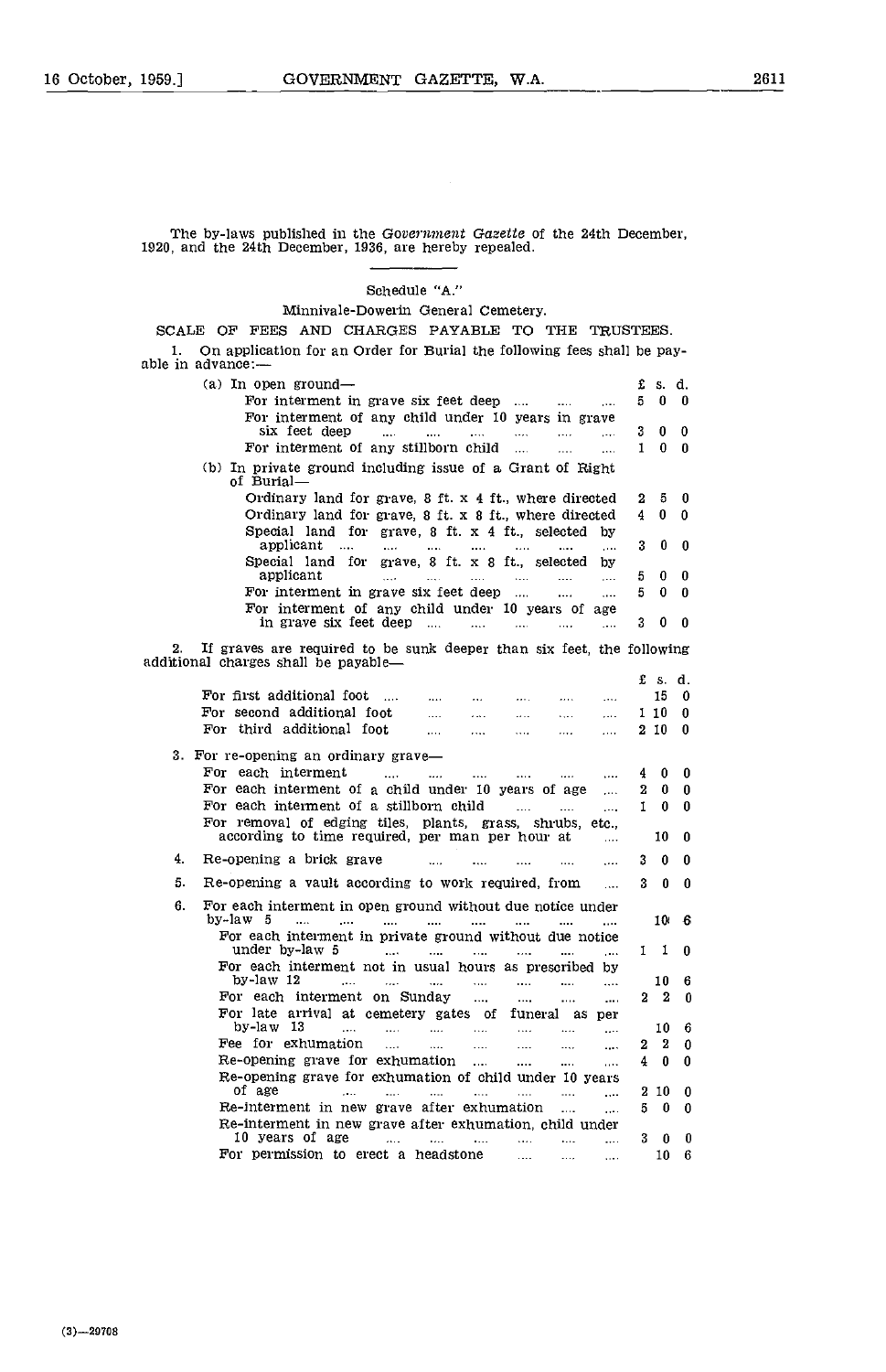|                                                                        |   | £s.d. |     |
|------------------------------------------------------------------------|---|-------|-----|
| For permission to erect a small headstone not exceeding                |   |       |     |
| 2 ft. 6 in. in height and £5 in value<br><br>$\cdots$                  |   |       | 50  |
| For permission to erect a monument<br>$\cdots$<br>$\cdots$<br>.        | z | 2     | - 0 |
| For permission to enclose with kerb, any grave<br>$\cdots$<br>$\cdots$ |   |       | 50  |
| For permission to erect a name plate<br>$\cdots$<br>$\cdots$           |   |       | 26  |
| Registration of Transfer of Right of Burial<br><br>                    |   |       | 26  |
| For copy of Right of Burial<br>$\cdots$<br><br><br>$\cdots$            |   | 2.    | - 6 |
| For Grave No. Plate<br><br><br><br><br>                                |   | 10    | - 6 |
| Undertaker's Annual License Fee<br><br><br><br>.                       |   | 10    |     |

### Schedule "B."

Minnivale-Dowerin Cemetery Board.

# FORM OF GRANT OF RIGHT OF BURIAL.

|                                                                                | By virtue of the Cemeteries Act, 1897-1957, we, the undersigned Trustees of                                                                              |
|--------------------------------------------------------------------------------|----------------------------------------------------------------------------------------------------------------------------------------------------------|
|                                                                                |                                                                                                                                                          |
|                                                                                |                                                                                                                                                          |
|                                                                                |                                                                                                                                                          |
|                                                                                |                                                                                                                                                          |
| for the term of 50 years from the date thereof for the purpose of burial only. |                                                                                                                                                          |
| Acts.                                                                          | This grant is issued subject to all by-laws and regulations now and here-<br>after in force, made or to be made under the above Act or any future Act or |
|                                                                                |                                                                                                                                                          |
|                                                                                |                                                                                                                                                          |
|                                                                                |                                                                                                                                                          |
|                                                                                | Trustees.                                                                                                                                                |
|                                                                                |                                                                                                                                                          |
|                                                                                |                                                                                                                                                          |
|                                                                                |                                                                                                                                                          |

# Schedule "C."

Minnivale-Dowerin Cemetery Board.

### FORM OF ASSIGNMENT OF RIGHT OF BURIAL.

I of In consideration of pounds shillings and pence paid to me by (1) of  $(2)$  do hereby do hereby  $\alpha$  assign unto the said  $\alpha$  is a constant the right of burial in that piece of ground (description of ground (description of ground so as to identify) which was granted to me (or to  $\frac{1}{2}$ ) late of deceased, of whose will I am the executor, or (as the case may be) for the term of 50 years by a deed of grant bearing date the day of 19...........and all my estate and interest therein, to hold the same unto the said for the remainder of the period for which the same was granted, subject to the conditions on which I hold same. Given under my hand and seal this manufactured and seal this day of 19

#### Entered.

Name in full.

Address and description in full.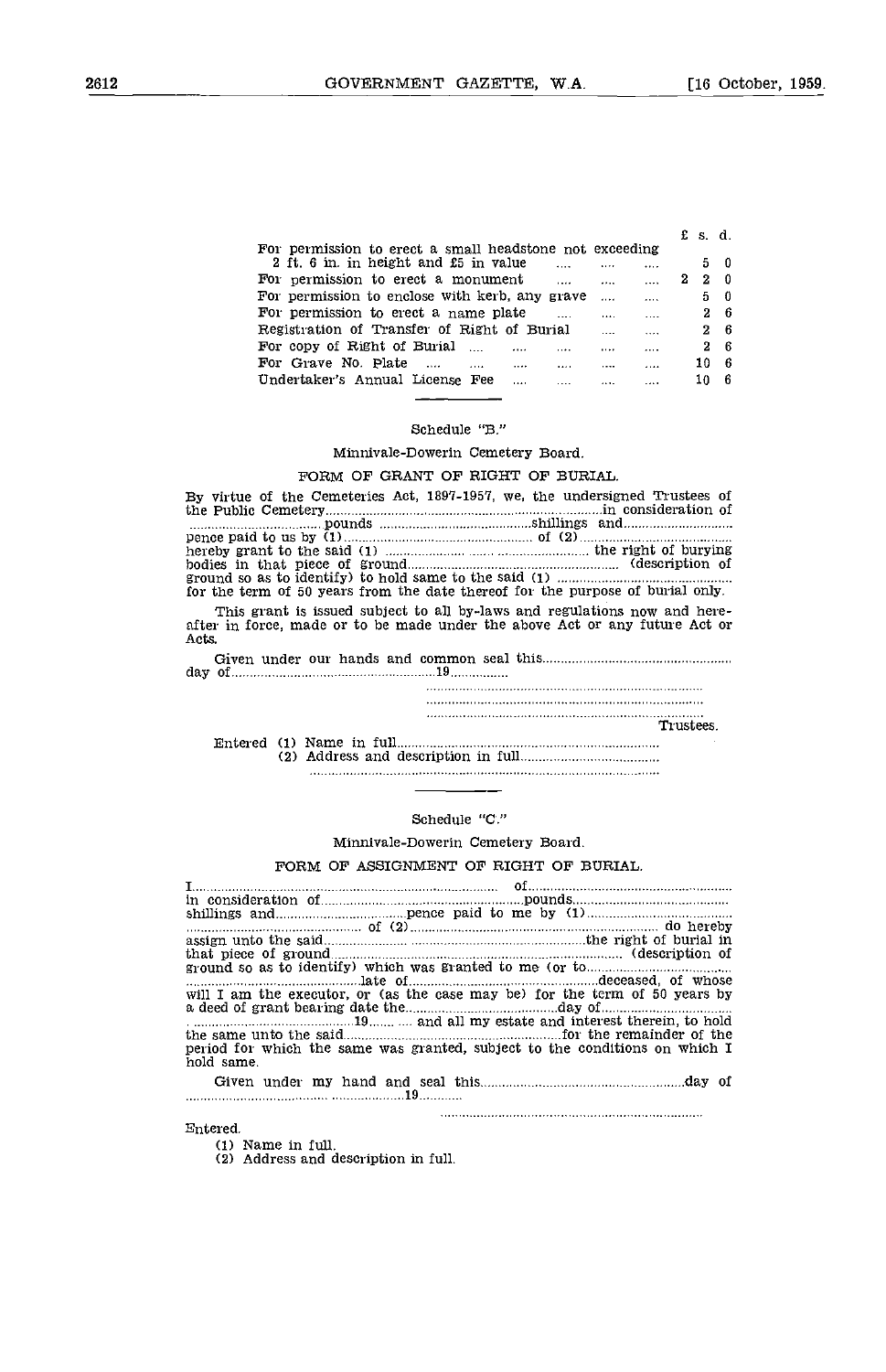# Schedule "D."

# Minnivale-Dowerin Cemetery Board. FORM OF ORDER FOR BURIAL.

| The remains of manufactured manufactured and relationship and relationship and relationship and relationship and relationship and relationship and relationship and relationship and relationship and relationship and relatio<br>land appropriated to the manual continuum controller and appropriation. The time |
|--------------------------------------------------------------------------------------------------------------------------------------------------------------------------------------------------------------------------------------------------------------------------------------------------------------------|
|                                                                                                                                                                                                                                                                                                                    |
| Secretary.<br>I, the undersigned certify that a coffin purporting to contain the above<br>nancelo a mare disponibilidad do disponibilidade analista de la contrada de la constitución de la constitución                                                                                                           |

remains was interred in the above ground on the measurements are done of 19

# Schedule "B."

# Minnivale-Dowerin Cemetery Board.

FORM OF INSTRUCTION FOR GRAVES AND APPLICATION FOR ORDER OF BURIAL.

Answers to the following questions to be supplied at the time of making application.

Date

| 1.  |            |
|-----|------------|
| 2.  |            |
| 3.  |            |
| 4.  |            |
| 5.  |            |
| 6.  |            |
| 7.  |            |
| 8.  |            |
| 9.  |            |
| 10. |            |
| 11. |            |
| 12. |            |
| 13. |            |
| 14. |            |
|     |            |
|     |            |
|     |            |
|     |            |
|     | Secretary. |

The By-laws and Schedules as printed above were adopted by the Dowerin Road, Health. Vermin and Cemetery Board at a meeting held on Monday, 20th July, 1959.

B. H. HENNING, Chairman. 3. F. CAMERON, Secretary.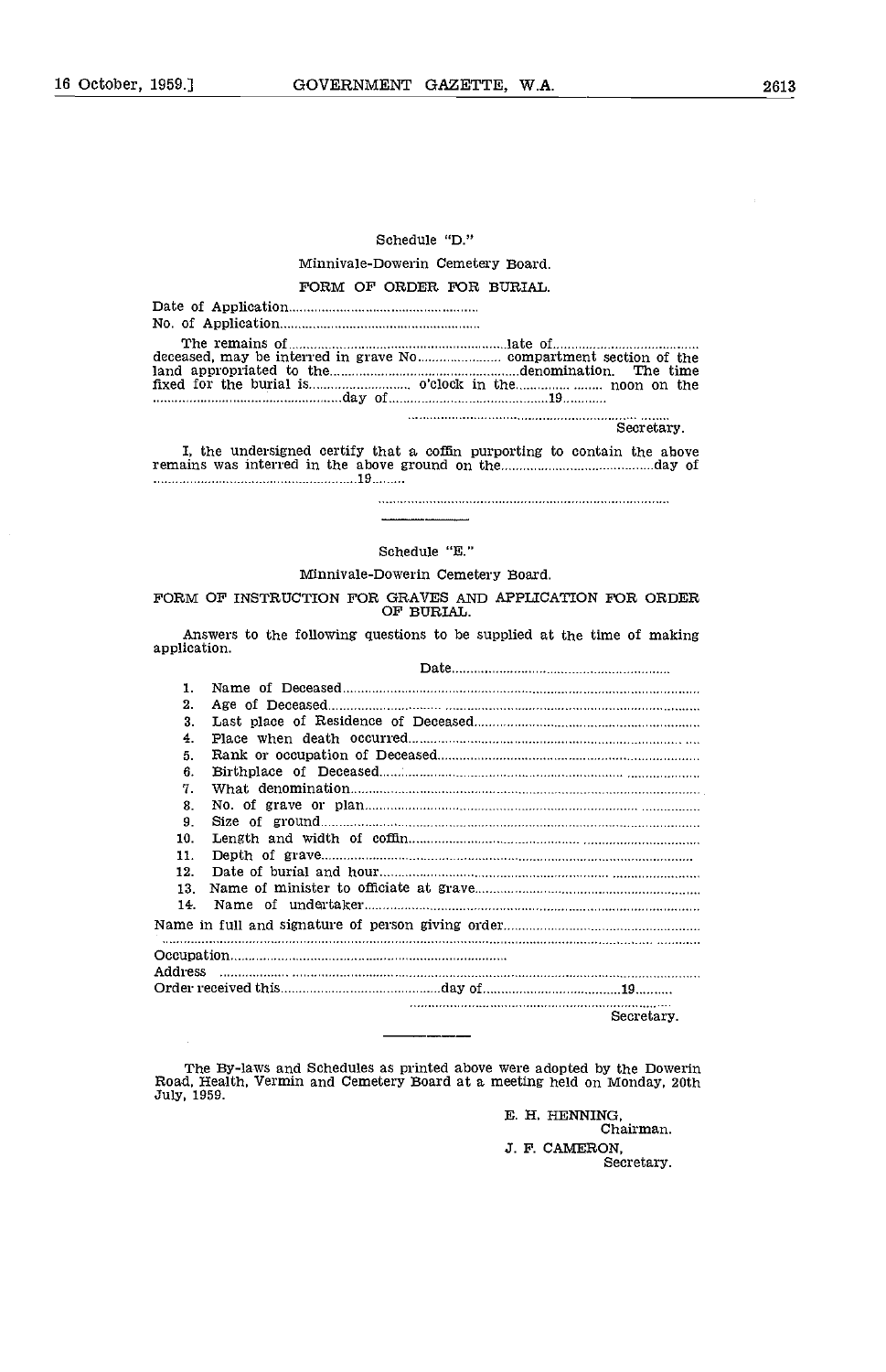# ROAD DISTRICTS ACT, 1919. Busselton Road Board.

L.G. 1/59.

THE Busselton Road Board, under and by virtue of the powers conferred on it by the Road Districts Act, 1919, does hereby make and publish the following<br>amendment to the Camping By-laws as published in the Government Gazette<br>of the 3rd October, 1952, at pages 2486 to 2488 inclusive, namely, by a

# Schedule "A." Comping Fees.

|                     |         |              | <b>Callburg</b> | $-0.00$ |          |                 |            |        |  |
|---------------------|---------|--------------|-----------------|---------|----------|-----------------|------------|--------|--|
|                     |         |              |                 |         |          | Per Week.<br>d. | Per Night. | d.     |  |
| <b>Busselton</b>    |         | <br>         |                 |         | s.<br>27 | 6               | s.<br>5    | 0      |  |
| Meelup<br>Quindalup |         | <br>         |                 |         | 20       | 0               |            | 0      |  |
| Dunsborough         | .       | <br><br><br> | <br>            | <br>    | 10<br>10 | 0<br>0          | 3<br>3     | 0<br>0 |  |
| Eagle Bay           |         | <br>         |                 |         | 10       | 0               | 3          | 0      |  |
| Wonnerup            | 1.1.1.1 | <br>         |                 |         | 10       | 0               | 3          | 0      |  |
|                     |         |              |                 |         |          |                 |            |        |  |

Passed by resolution of the Busselton Road Board at a meeting held on the 26th day of August, 1959.

F. H. JOLLIFFE Chairman. T. MCCULLOCH, Secretary.

Recommended

(Sgd.) L. A. LOGAN, Minister for Local Government.

Approved by His Excellency the Governor in Executive Council this 1st day of October, 1959.

(Sgd.) R. H. DOIG, Clerk of the Council.

# ROAD DISTRICTS ACT, 1919. Kalgoorlie Road Board.

Commonage By-laws.

L.G. 106/59.

PURSUANT to the powers conferred by the road Districts Act, 1919, the Kalgoorlie Road Board doth hereby make and publish the following by-laws to have effect within the Kalgoorlie Road District.

Commonage By-laws.

In this context, the word "Common" shall mean all commons vested in or under control of the Board,

"Cattle" shall refer only to beef or milk cattle.

"Stock" shall refer to all animals allowed to depasture on the commons, i.e., horses, cattle, sheep, goats.

All stock running on the commons otherwise than in accordance with the following by-laws shall be treated as trespassing stock.

Any person may depasture, free of charge, on any common one (1) head of cattle for domestic purposes.

Persons depasturing stock on any common shall pay for all stock in excess of one (1) head, grazing fees as contained in the following Schedule: (a) Cattle:

£5 per head per annum, £2 lOs. per half year. £1 Ss. per quarter year.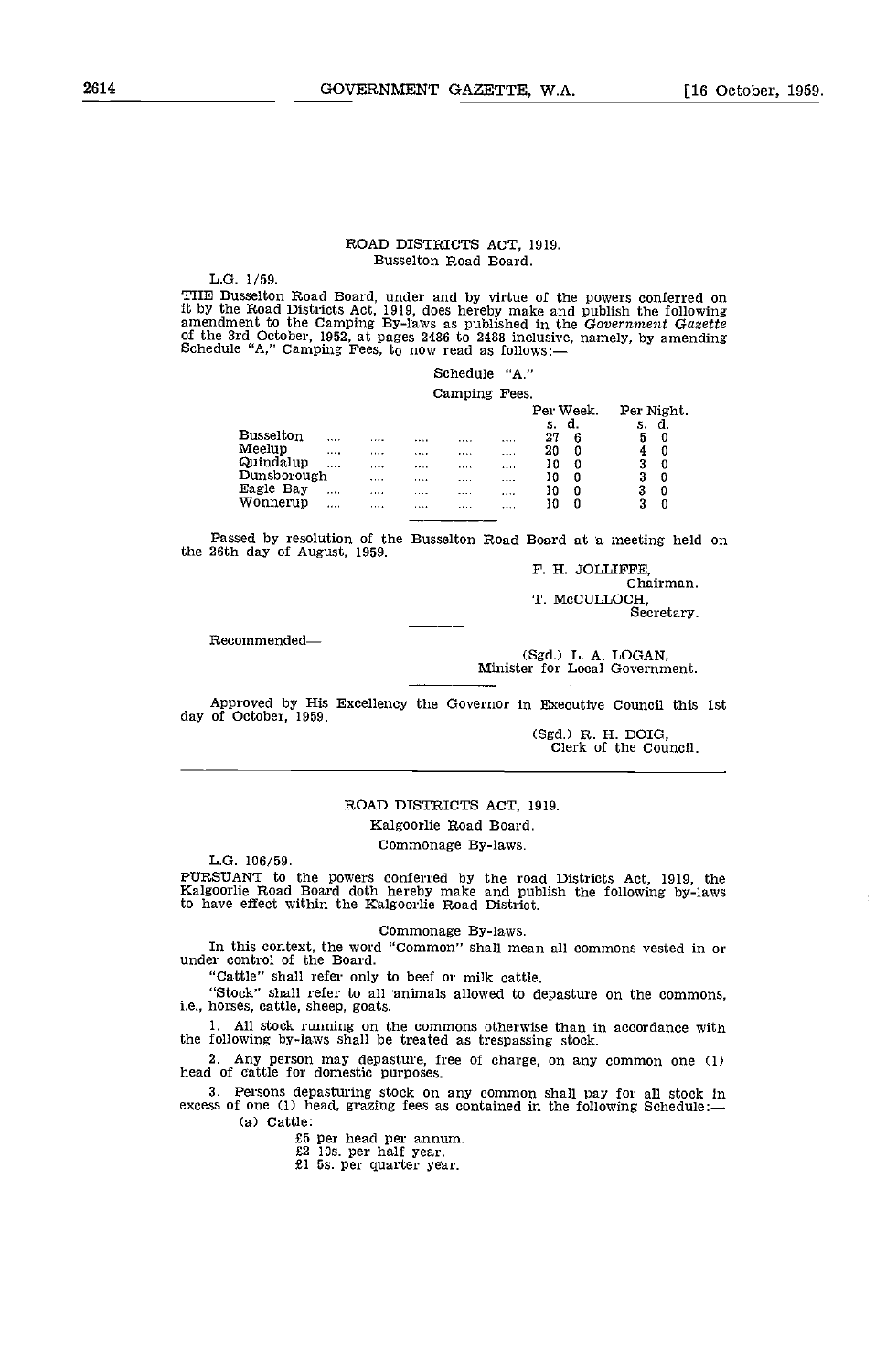(b) Horses:

£2 per annum. £1 per half year. lOs. per quarter year.

Cc) Sheep:

£1 lOs. per annum. 15s. per half year. Is. Cd. per quarter year.

(d) Goats:

£4 los. per annum. £2 5s. per half year. £1 2s. ad. per quarter year.

The total number of cattle and sheep allowed to be run or depasture on any one common by all persons, firms or companies at any one time shall not exceed

(a) Cattle: A maximum of 100 head.

(b) Sheep: A maximum of one sheep for every 50 acres.

No male goats over the age of six months shall be allowed to depasture on the common, such goats shall be liable to be destroyed in accordance with the provisions of the Cattle Trespassing, Fencing, and Impounding Act, 1882- 1954.

Under no circumstances shall swine be permitted to run on the commons.

7. It shall be compulsory for all persons making use of the commons as heretobefore mentioned, to furnish the Secretary of the Board, or the Ranger of the common, with a list giving a correct description of all stock place them upon the common, 24 hours prior to placing such stock thereon; in case of his failure to do so the stock of the person concerned shall be liable to be impounded.

All annual and quarterly fees shall be payable in advance.

Annual fees shall be due and payable on the 30th day of June of each year.<br>For the purpose of this by-law, quarters shall end on 31st day of March, 30th day of June, 30th day of September and 31st day of December of each y

Stock proved to be accidentally upon the common shall not render their owners liable to pay common fees, but shall be treated in all respects as trespassing stock.

The Board shall not be responsible for damage to or injury sustained by stock from any cause whatsoever, or from any stock straying off the commons under the provision of these by-laws.

The Board may, at its discretion, and by resolution recorded in the Minute Book, advertise in a newspaper circulating in the district for two consecutive issues, a list of all stock on which commonage fees are owing, together with the name of the owners, and the amount owing.

If the said commonage fees still remain unpaid after the expiration of one week from the time of the first advertisement the Board may cause the stook upon which the commonage fees are owing to be sold by public auction and may collect from the proceeds of the sale all commonage fees owing to the Board.

Any person who does, permit or suffer any act, matter, or thing to the contrary of these by-laws, or commits or pernuits any breach or neglect thereof, shall be deemed guilty of an offence against these by-laws, and be liable to a fine not exceeding twenty pounds, recoverable summarily before any one or more Justices of the Peace in the manner prescribed in the Justices Act, 1902, but this shall in no way affect any fine or fees recoverable under th

All penalties and other sums recovered under the provisions of these by-laws shall, unless otherwise provided, be paid to the Board and shall become the property of, and form part of the ordinary income of the Board.

Notwithstanding anything herein contained the Board shall at all times have power to order the shifting or removal of stock found to be grazing in concentrated numbers to the detriment of the common.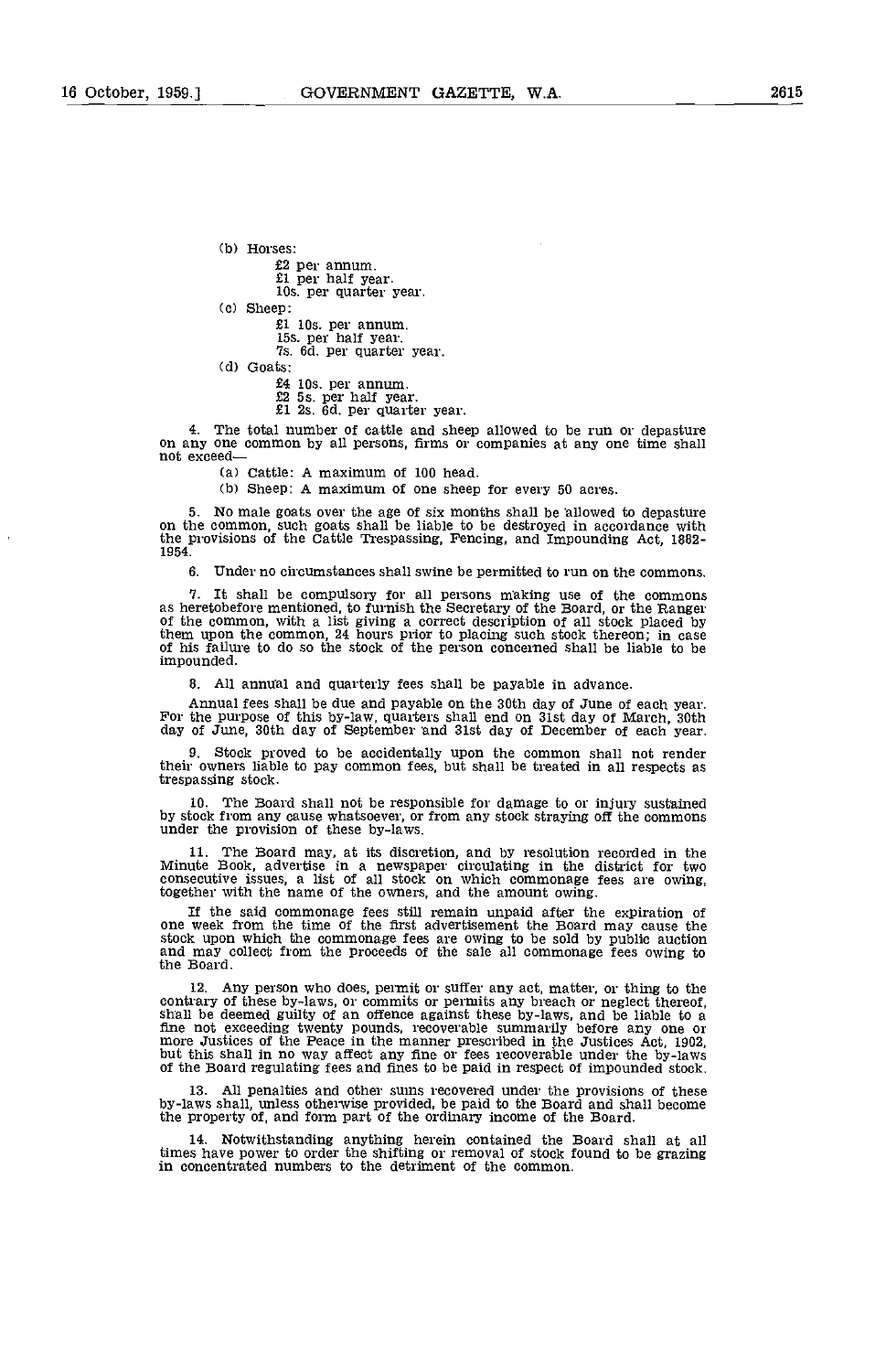15. All stock grazing on the commons shall be branded and earmarked under the provisions of the Brands Act and details of such brand shall be submitted to the Board.

Passed by resolution of the Kalgoorlie Road Board at a meeting held on 21st August, 1959.<br>
A. CRUICKSHANK, Chairman.

Chairman.<br>A. RASMUSSEN, Secretary.

Recommended

(Sgd.) L. A. LOGAN, Minister for Local Government.

Approved by His Excellency the Governor in Executive Council this 1st day of October, 1959. (Sgd.) R. H. DOIG, Clerk of the Council.

# METROPOLITAN MARKET ACT, 1926-1941.

Department of Agriculture, Perth, 1st October, 1959.

Agric. 190/47, Ex. Co. No. 1704.

HIS Excellency the Governor in Executive Council has been pleased, pursuant to the provisions of the Metropolitan Market Act, 1926-1941, to approve of and confirm the by-laws made by the Metropolitan Market Trust as set out in the Schedule hereunder.

0. K. BARON HAY, Director of Agriculture.

# Schedule.

# By-laws.

1. The by-laws made by the Metropolitan Market Trust under the provisions of the Metropolitan Market Act, 1926-1941, published in the Government Gazette on the 26th June, 1931, as annended by by-laws published in the Gove these by-laws as the principal by-laws.

The principal by-laws are amended by substituting for by-law 7 the 2 following by-law:-

> 7. No moneys shall be drawn out of the Metropolitan Market Trust Account except by cheque drawn on the approved bank and signed by any two members or by one member and the Secretary.

These by-laws were duly made by the Metropolitan Market Trust in accordance with the provisions of the Metropolitan Market Act, 1926-1941, and duly passed by resolution at a meeting of the Trust held on 15th day of Septemb 1959.

> F. K. WRIGHT, Chairman. A. J, H. WILSON, Secretary.